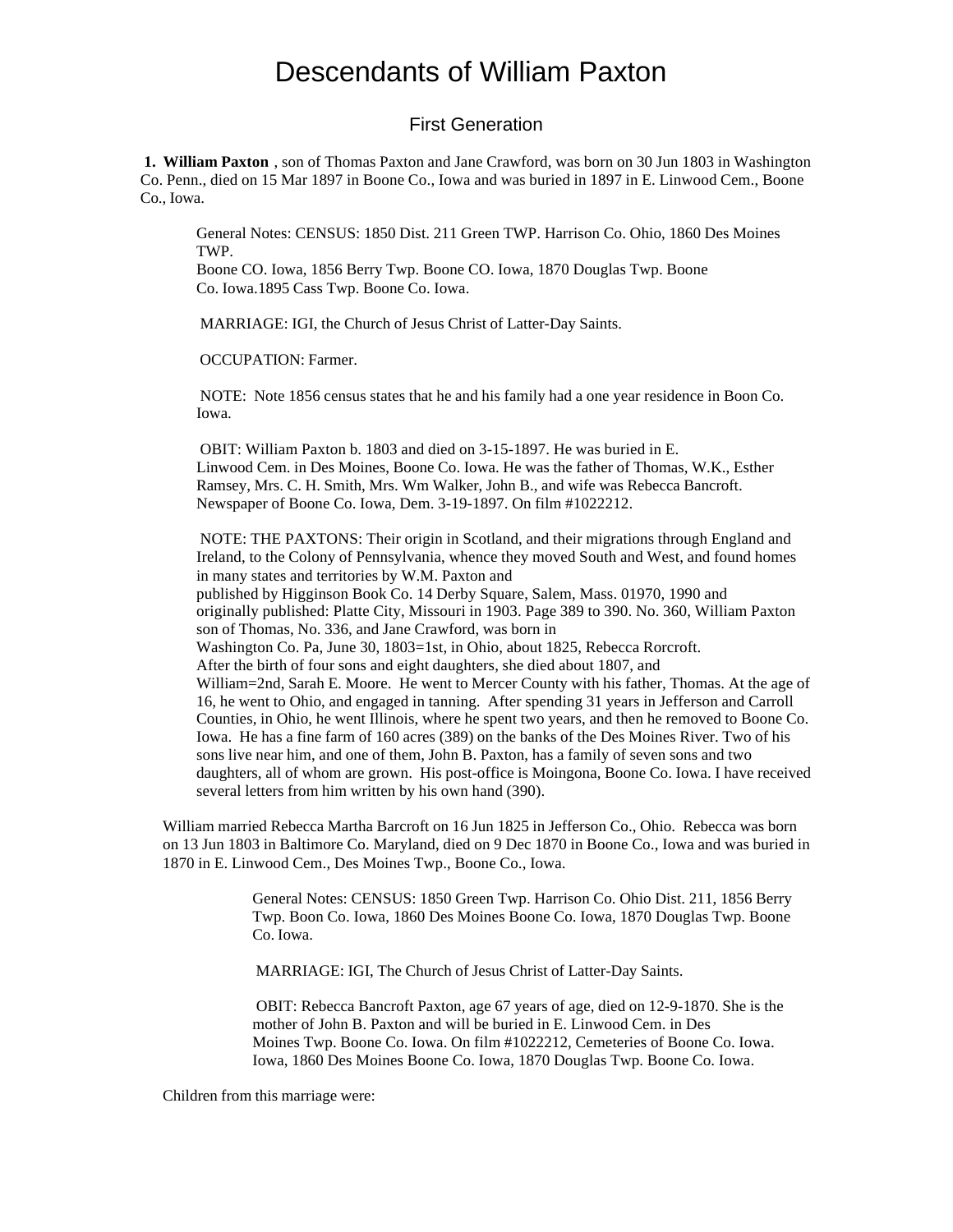2 F i. **Martha J Paxton** was born in 1824-1830 in Ohio and was christened on 27 Aug 1852 in Beech Springs, Presbyterian Ch., Harrison Co., Ohio.

> General Notes: CENSUS: 1850 Green Twp. Dist. 211 Harrison Co. Ohio, 1856 Berry Twp. Boon Co. Iowa, 1860 Des Moines Twp. Boone Co. Iowa, 1870 Douglas Twp. Boone Co. Iowa.

CHRIST: IGI, The Church of Jesus Christ of Latter-Day Saints.

- + 3 M ii. **John B Paxton** was born on 13 Mar 1828 in Harrison Co., Ohio, died on 21 Mar 1896 in Des Moines Twp., Boone Co., Iowa and was buried on 23 Mar 1896 in Linwood Cem., Des Moines Twp., Boone Co., Iowa.
- + 4 M iii. **Thomas Paxton** was born on 28 Mar 1832 in Ohio, died on 6 Apr 1912 in Des Moines Twp., Boone Co., Iowa and was buried in 1912 in W. Linwood Cem., Des Moines Twp., Boone Co., Iowa.
	- 5 F iv. **Margaret J Paxton** was born in 1833 in Ohio and died on 6 Jan 1875.
	- 6 F v. **Esther Paxton** was born in 1834 in Ohio.

General Notes: CENSUS: 1850 Dist.211 Green Twp. Harrison Co. Ohio, 1856 Berry Twp. Boon Co. Iowa, 1860 Des Moines Twp. Boone Co. Iowa, 1870 Des Moines Twp. Boone Co. Iowa.

- + 7 M vi. **William Kyle Paxton** was born in 1836-1837 in Jefferson Co., Ohio and died in 1908 in Chicago, Illinois.
	- 8 F vii. **Lydia Rebecca Paxton** was born in 1837 in Harrison Co., Ohio, died on 4 Oct 1838 in Harrison Co., Ohio and was buried in Beech Springs Gy, Harrison Co., Ohio.

General Notes: SOURCE: Source was page 317 Historical Collections of Harrison Co. Ohio by Charles A. Hanna done in 1975 in Baltimore and published by Genealogical Publishing Co. Inc. Beech Spring Presbyterian Graveyard Harrison Co. Ohio.

- + 9 F viii. **Rebecca Martha Paxton** was born on 13 Feb 1840 in Ohio, died on 4 Jun 1918 in Des Moines Twp., Boone Co., Iowa and was buried on 4 Jun 1918 in E. Linwood Cem., Des Moines Twp., Boone Co., Iowa.
	- 10 M ix. **Sharon A Paxton** was born in 1841-1843 in Ohio and died on 14 Sep 1863 in Brownsville, Arkansas.

General Notes: CENSUS: 1850 Green Twp. Dist. 211 Harrison Co. Ohio, 1856 Berry Twp. Boon Co. Iowa, 1860 Des Moines Twp. Boone Co. Iowa.

MILITARY: Civil War Veteran.

She died at 1 year and one month.

11 F x. **Lovinia Paxton** was born in 1843-1844 in Ohio.

General Notes: CENSUS: 1850 Green Twp. Dist.211 Harrison Co. Ohio, 1856 Berry Twp. Boon Co. Iowa, 1860 Des Moines Twp. Boone Co. Iowa.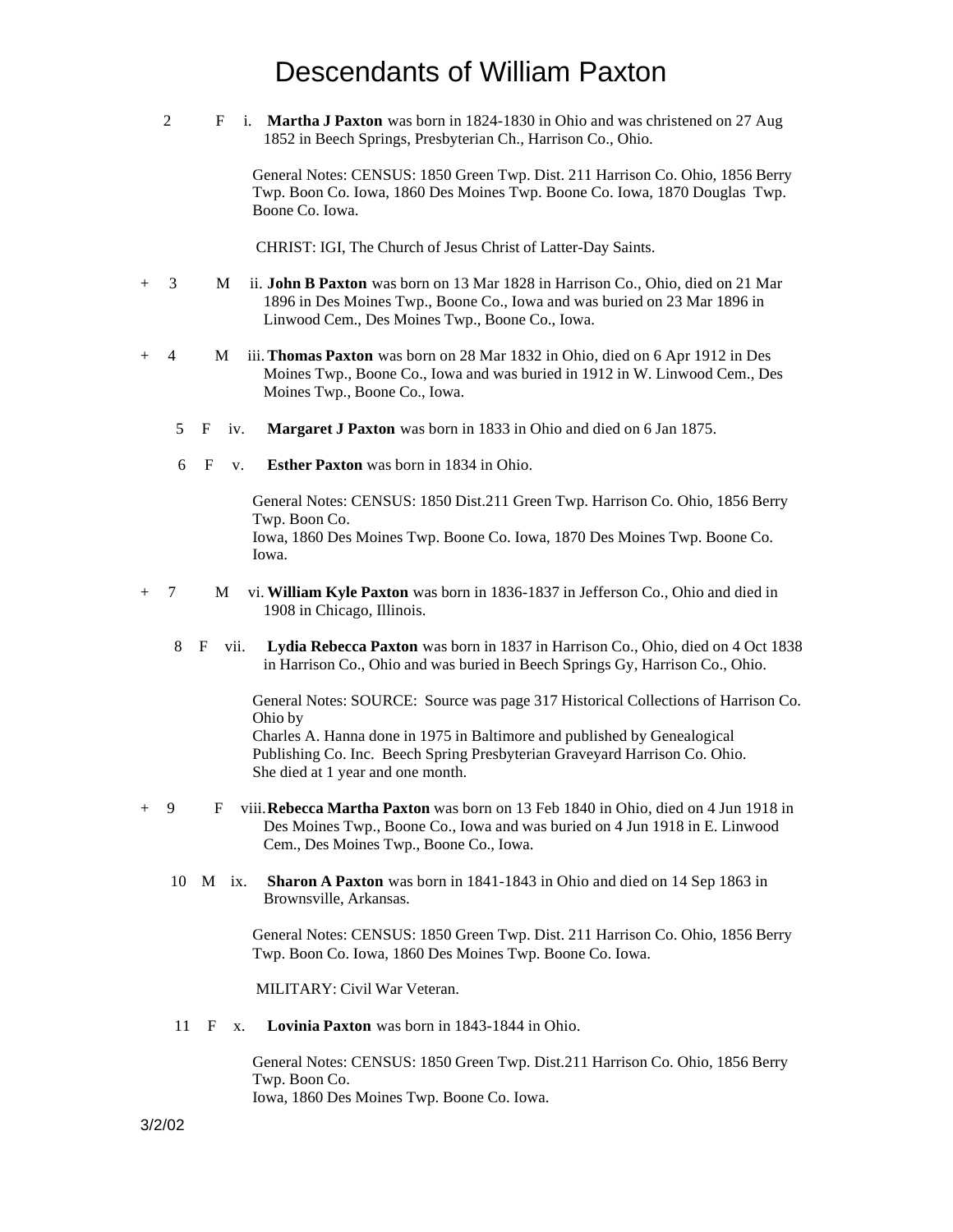12 F xi. **Jemima H Mima Paxton** was born in 1844-1845 in Ohio.

General Notes: CENSUS: 1850 Dist.211 Green Twp. Harrison Co. Ohio, 1856 Boon Co. Berry Twp.

Iowa, 1860 Des Moines Twp. Boone Co. Iowa.

- + 13 F xii. **Sarah Elizabeth Paxton** was born on 21 Oct 1846 in Jefferson Co., Harrison Co., Ohio, died on 23 Oct 1914 in Boone Co. Iowa and was buried on 25 Oct 1914 in Linwood Park West, Boone Co. Iowa.
	- 14 F xiii. **Kelsia Emily Paxton** was born in 1849 in Ohio, died on 10 Jun 1852 in Harrison Co., Ohio and was buried in 1852 in Beech Springs, Graveyard, Harrison Co., Ohio.

General Notes: SOURCE: Her source was Page 317 Beech Spring Graveyard Harrison Co. Ohio

Historical Collections of Harrison Co. Ohio by Charles A. Hanna done in 1975 in Baltimore and Published by Genealogical Publishing Co. Inc. She died 3 years old and 7 months according to her tombstone.

#### Second Generation (Children)

**3. John B Paxton** (William<sup>1</sup>) was born on 13 Mar 1828 in Harrison Co., Ohio, died on 21 Mar 1896 in Des Moines Twp., Boone Co., Iowa and was buried on 23 Mar 1896 in Linwood Cem., Des Moines Twp., Boone Co., Iowa.

General Notes: CENSUS: 1850 Green Twp. Dist.211 Harrison Co. Ohio, 1856 Berry Twp. Boon Co.

Iowa, 1860 Des Moines Twp. Boone CO. Iowa, 1870 Boonesboro Boone Co. Iowa. 1895 Cass Twp. Boone Co. Iowa.

MARRIAGE: IGI, The Church of Jesus Christ of Latter-Day Saints.

 DEATH: Register of Deaths 1880-1896 of Boone Co. Iowa film#1034316. The death record stated that he died of pneumonia.

OCCUPATION: Clerk, Agriculture Dealer, Tailor, Farmer.

 TOMBSTONE: 13 MAR 1828-21 MAR 1896. Buried at Linwood Cem. Des Moines Twp. Boone Co. Iowa. Boone Co. Cemeteries of Iowa Film #1022212 K-Z. Birth was in Harrison Co. Ohio. He was the son of William and Rebecca Bancroft Paxton. John B. Paxton leaves a widow and 8 children. He moved to Boone Co. in 1855. His father who is 93 years of age survived him. Newspaper, Boone Co. Iowa Dem. on 3-27-1896.

John married Nancy Galbraith on 29 Mar 1851 in Beech Springs, Presbyterian Ch., Harrison Co., Ohio. Nancy was born in 1826-1827 in Ohio.

General Notes: MARRIAGE: IGI, The Church of Jesus Christ of Latter-Day Saints.

 CENSUS: 1856 Boon Co. Berry Twp. Iowa, 1860 Des Moines Twp. Boone Co. Iowa, 1870 Boonesboro Boone Co. Iowa, 1895 Cass Twp. Boone Co. Iowa. MARRIAGE: IGI, The Church of Jesus Christ of Latter-Day Saints.

 CENSUS: 1856 Boon Co. Berry Twp. Iowa, 1860 Des Moines Twp. Boone Co. Iowa, 1870 Boonesboro Boone Co. Iowa, 1895 Cass Twp. Boone Co. Iowa. MARRIAGE: IGI, The Church of Jesus Christ of Latter-Day Saints.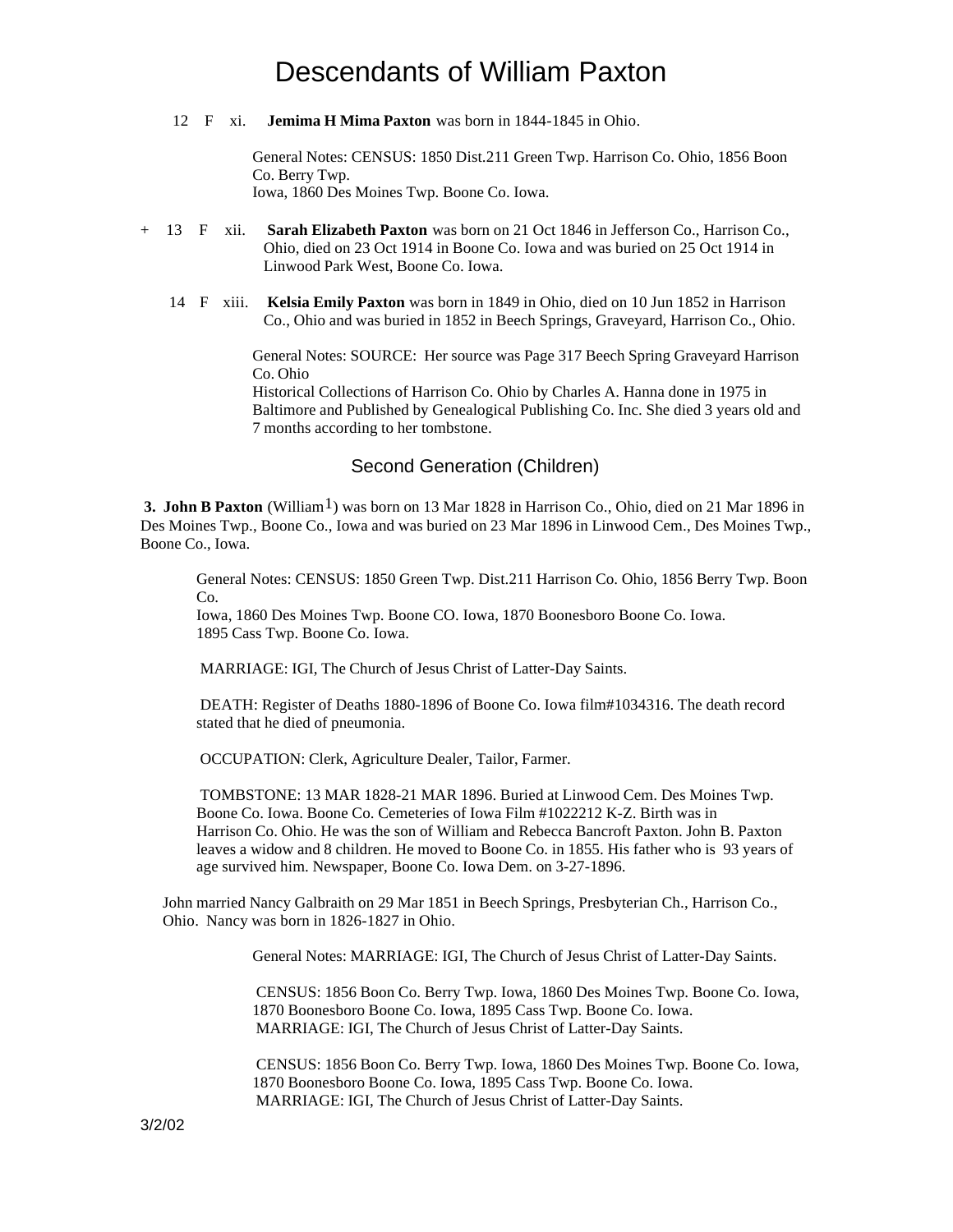CENSUS: 1856 Boon Co. Berry Twp. Iowa, 1860 Des Moines Twp. Boone Co. Iowa, 1870 Boonesboro Boone Co. Iowa, 1895 Cass Twp. Boone Co. Iowa.

Children from this marriage were:

#### 15 M i. **William Kyle Paxton** was born in 1852-1853 in Ohio.

General Notes: CENSUS: 1856 Boon Co. Berry Twp. Iowa, 1860 Boone Co. Des Moines Twp. Boone Co. Iowa, 1870 Boonesboro Boone Co. Iowa, 1895 Cass Twp. Boone Co. Iowa.

 MARRIAGE: Marriage Records of Boone Co. Iowa 1861-1876 and 1876-1878 film # 1034318.

 CENSUS: 1856 Boon Co. Berry Twp. Iowa, 1860 Boone Co. Des Moines Twp. Boone Co. Iowa, 1870 Boonesboro Boone Co. Iowa, 1895 Cass Twp. Boone Co. Iowa.

 MARRIAGE: Marriage Records of Boone Co. Iowa 1861-1876 and 1876-1878 film # 1034318.

16 M ii. **James A Paxton** was born in 1854-1855 in Ohio, Illinois.

General Notes: CENSUS: 1856 Boon Co. Berry Twp. Iowa, 1860 Boone Co. Des Moines Twp. Iowa, 1870 Boonesboro Boone Co. Iowa, 1895 Cass Twp. Boone Co. Iowa. CENSUS: 1856 Boon Co. Berry Twp. Iowa, 1860 Boone Co. Des Moines Twp. Iowa, 1870 Boonesboro Boone Co. Iowa, 1895 Cass Twp. Boone Co. Iowa.

17 F iii. **Florence Paxton** was born in 1858-1859 in Boone Co., Iowa.

General Notes: CENSUS: 1860 Des Moines Twp. Boone Co. Iowa, 1870 Boonesboro Boone Co. Iowa, 1895 Cass Twp. Boone Co. Iowa. CENSUS: 1860 Des Moines Twp. Boone Co. Iowa, 1870 Boonesboro Boone Co. Iowa, 1895 Cass Twp. Boone Co. Iowa.

18 F iv. **Cyra Cynthia Paxton** was born in 1862 in Iowa.

General Notes: CENSUS: 1870 Boonesboro, Boone Co. Iowa, 1895 Cass Twp. Boone Co. Iowa. CENSUS: 1870 Boonesboro, Boone Co. Iowa, 1895 Cass Twp. Boone Co. Iowa.

19 M v. **Cook C Paxton** was born in 1864 in Iowa.

General Notes: CENSUS: 1870 Boonesboro, Boone CO. Iowa, 1895 Cass Twp. Boone Co. Iowa.

CENSUS: 1870 Boonesboro, Boone CO. Iowa, 1895 Cass Twp. Boone Co. Iowa.

20 M vi. **Dillon Paxton** was born in 1864 in Boone Co., Iowa.

General Notes: CENSUS: 1870 Boonesboro, Boone Co. Iowa, 1895 Cass Twp. Boone Co. Iowa. CENSUS: 1870 Boonesboro, Boone Co. Iowa, 1895 Cass Twp. Boone Co. Iowa.

 21 M vii. **Allen Paxton** was born on 15 Nov 1866 in Iowa, died on 6 Dec 1901 in Des Moines Twp., Boone Co., Iowa and was buried on 6 Dec 1901 in Des Moines Twp., E.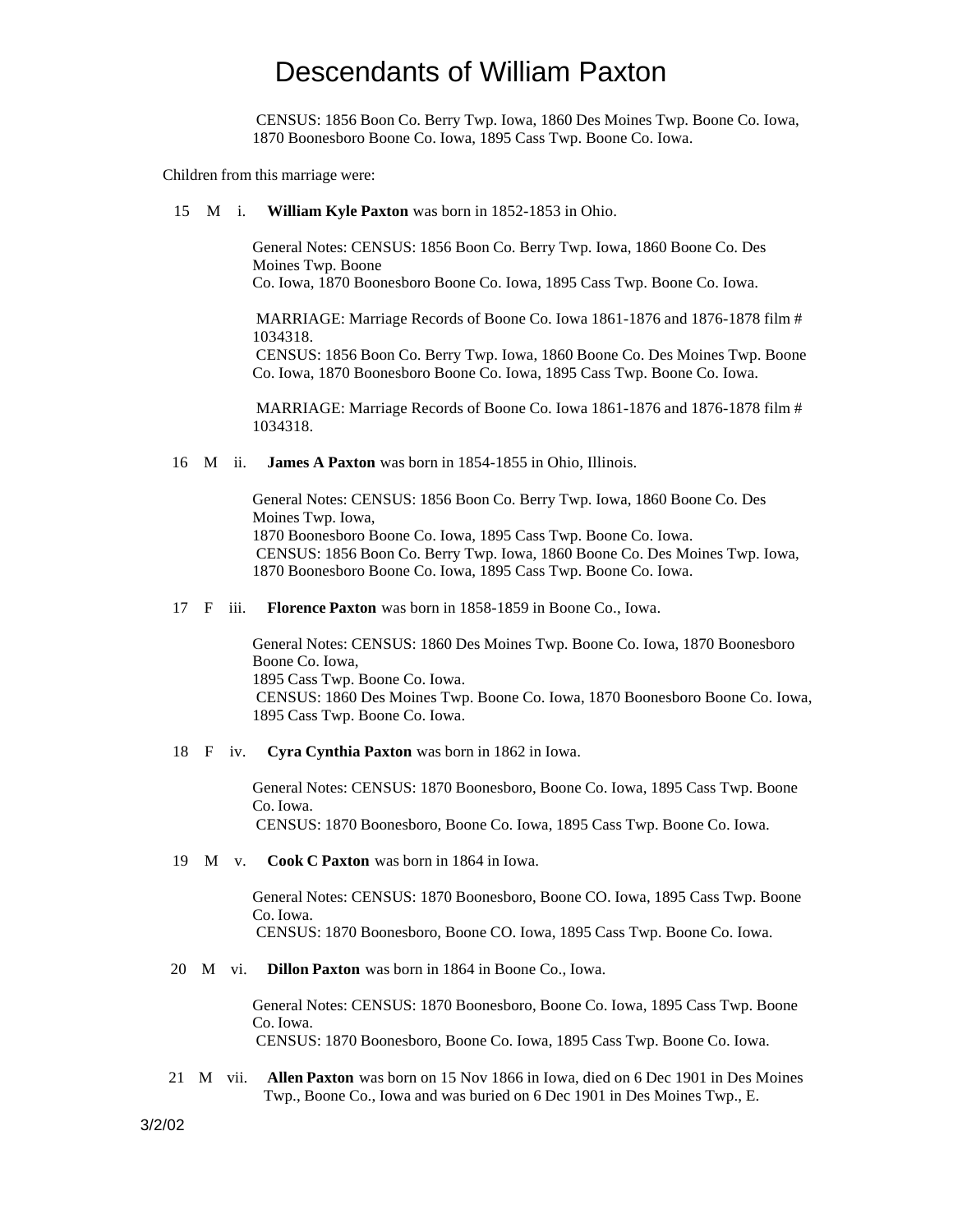Linwood Cem., Boone Co., Iowa.

General Notes: CENSUS: 1870 Boonesboro Boone Co. Iowa, 1895 Cass Twp. Boone Co. Iowa.

 TOMBSTONE: Allen B. Paxton. E. Linwood Cem. of Des Moines Twp. Boone Co. Iowa on the film #1022212 K-Z Boone Co. Cem. of Iowa. CENSUS: 1870 Boonesboro Boone Co. Iowa, 1895 Cass Twp. Boone Co. Iowa.

 TOMBSTONE: Allen B. Paxton. E. Linwood Cem. of Des Moines Twp. Boone Co. Iowa

on the film #1022212 K-Z Boone Co. Cem. of Iowa.

22 M viii. **John W Paxton** was born in 1873 in Boone Co., Iowa.

General Notes: CENSUS: 1895 Cass Twp. Boone Co. Iowa. CENSUS: 1895 Cass Twp. Boone Co. Iowa.

 **4. Thomas Paxton** (William1) was born on 28 Mar 1832 in Ohio, died on 6 Apr 1912 in Des Moines Twp., Boone Co., Iowa and was buried in 1912 in W. Linwood Cem., Des Moines Twp., Boone Co., Iowa.

General Notes: CENSUS: 1850 Green Twp. Dist. 211 Harrison Co. Ohio, 1856 Berry Twp. Boon Co. Iowa, 1860 Des Moines Twp. Boone Co. Iowa, 1870 Jackson Twp. Boone Co. Iowa. and 1880 Soundex for Paxton in Boone Co. Iowa Des Moines Twp. Vol. 5 Ed. 6 Sheet 33 and line 34.

 TOMBSTONE: Thomas Paxton, Boone Co. Iowa Cemeteries Film#1022212 K-Z. 28 MAR 1832 and died on 6 APRIL 1912 and was buried in E. Linwood Cem. Boone Co. Iowa.

OCCUPATION: He was a farmer and a Governor of the Jail.

Thomas married Sarah B about 1849. Sarah was born on 16 May 1832 in Illinois, died on 22 May 1881 in Boone Co., Iowa and was buried on 23 May 1881 in W. Linwood Cem., Boone Co., Iowa.

> General Notes: CENSUS: 1860 Worth Twp. Boone Co. Iowa, 1870 Boonesboro, Boone Co. Iowa, 1880

Soundex for Paxton's Des Moines Twp. Boone Co. Iowa Vol. 5 ed. 6 sheet 33 and line 34.

 NOTE: She died of exhaustion. Boone Co. Iowa Death Records 1880-1896 on Film#1034317.

 TOMBSTONE: Sarah B. Paxton buried in W. Linwood Cem. Des Moines Twp. Boone Co. Iowa. Boone Co. Iowa Cemeteries on film#1022212. Born 16 MAY 1832 and died on 22 MAY 1881.

 CENSUS: 1860 Worth Twp. Boone Co. Iowa, 1870 Boonesboro, Boone Co. Iowa, 1880

Soundex for Paxton's Des Moines Twp. Boone Co. Iowa Vol. 5 ed. 6 sheet 33 and line 34.

 NOTE: She died of exhaustion. Boone Co. Iowa Death Records 1880-1896 on Film#1034317.

TOMBSTONE: Sarah B. Paxton buried in W. Linwood Cem. Des Moines Twp. Boone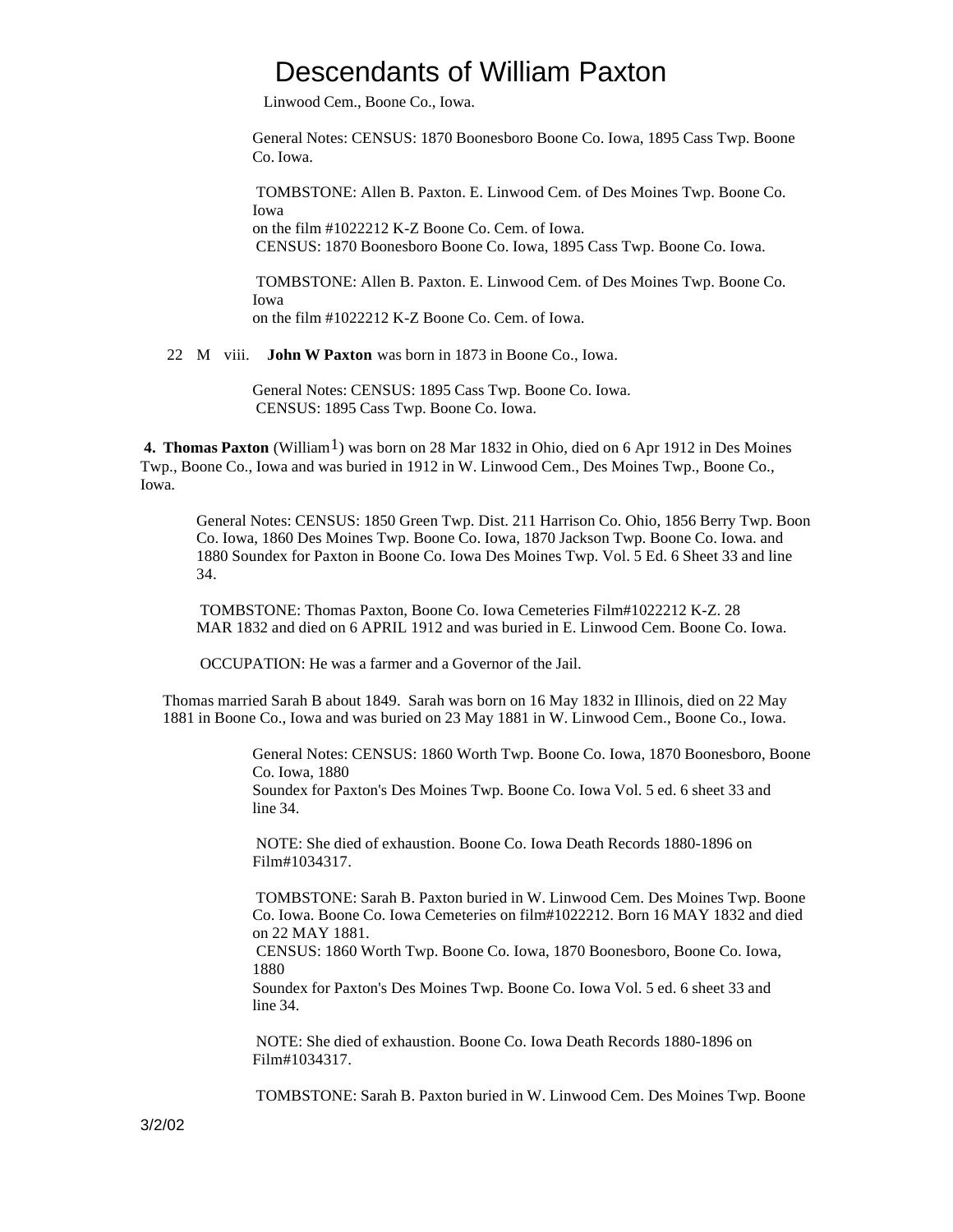Co. Iowa. Boone Co. Iowa Cemeteries on film#1022212. Born 16 MAY 1832 and died on 22 MAY 1881.

 CENSUS: 1860 Worth Twp. Boone Co. Iowa, 1870 Boonesboro, Boone Co. Iowa, 1880

Soundex for Paxton's Des Moines Twp. Boone Co. Iowa Vol. 5 ed. 6 sheet 33 and line 34.

 NOTE: She died of exhaustion. Boone Co. Iowa Death Records 1880-1896 on Film#1034317.

 TOMBSTONE: Sarah B. Paxton buried in W. Linwood Cem. Des Moines Twp. Boone Co. Iowa. Boone Co. Iowa Cemeteries on film#1022212. Born 16 MAY 1832 and died on 22 MAY 1881.

Children from this marriage were:

23 F i. **Lucy A Paxton** was born in 1849-1856 in Illinois.

General Notes: CENSUS: 1860 Worth Twp. Boone Co. Iowa, 1870 Boonesboro, Boone Co. Iowa, and

1880 Soundex for Paxton's Des Moines Twp. Boone Co. Boone, Vol. 5 ed.6 sheet 33 and line 34.

 CENSUS: 1860 Worth Twp. Boone Co. Iowa, 1870 Boonesboro, Boone Co. Iowa, and 1880 Soundex for Paxton's Des Moines Twp. Boone Co. Boone, Vol. 5 ed.6 sheet 33 and line 34.

#### 24 F ii. **Cynthia Paxton** was born in 1856 in Iowa.

General Notes: CENSUS: 1860 Worth Twp. Boone Co. Iowa, 1870 Boonesboro, Boone Co. Iowa, 1880 Soundex for Paxton's Des Moines Twp. Boone Co. Iowa Vol.5 ed.6 sheet 33 and line 34. CENSUS: 1860 Worth Twp. Boone Co. Iowa, 1870 Boonesboro, Boone Co. Iowa, 1880 Soundex for Paxton's Des Moines Twp. Boone Co. Iowa Vol.5 ed.6 sheet 33 and line 34.

#### 25 F iii. **Lovina Lovena J Paxton** was born in 1857-1858 in Iowa.

General Notes: CENSUS: 1860 Worth Twp. Boone Co. Iowa, 1870 Boonesboro, Boone Co. Iowa, and

1880 Soundex for Paxton's Des Moines Twp. Boone Co. Iowa Vol. 5 ed.6 sheet 33 and line 34.

 CENSUS: 1860 Worth Twp. Boone Co. Iowa, 1870 Boonesboro, Boone Co. Iowa, and 1880 Soundex for Paxton's Des Moines Twp. Boone Co. Iowa Vol. 5 ed.6 sheet 33 and line 34.

#### 26 M iv. **John A Paxton** was born in 1859 in Iowa.

General Notes: CENSUS: 1860 Worth Twp. Boone Co. Iowa, 1870 Boonesboro, Boone Co. Iowa, and 1880 Soundex for Paxton's of Des Moines Twp. Boone Co. Iowa Vol. 5 ed. 6 sheet 33 and line 34. CENSUS: 1860 Worth Twp. Boone Co. Iowa, 1870 Boonesboro, Boone Co. Iowa, and 1880 Soundex for Paxton's of Des Moines Twp. Boone Co. Iowa Vol. 5 ed. 6 sheet 33 and line 34.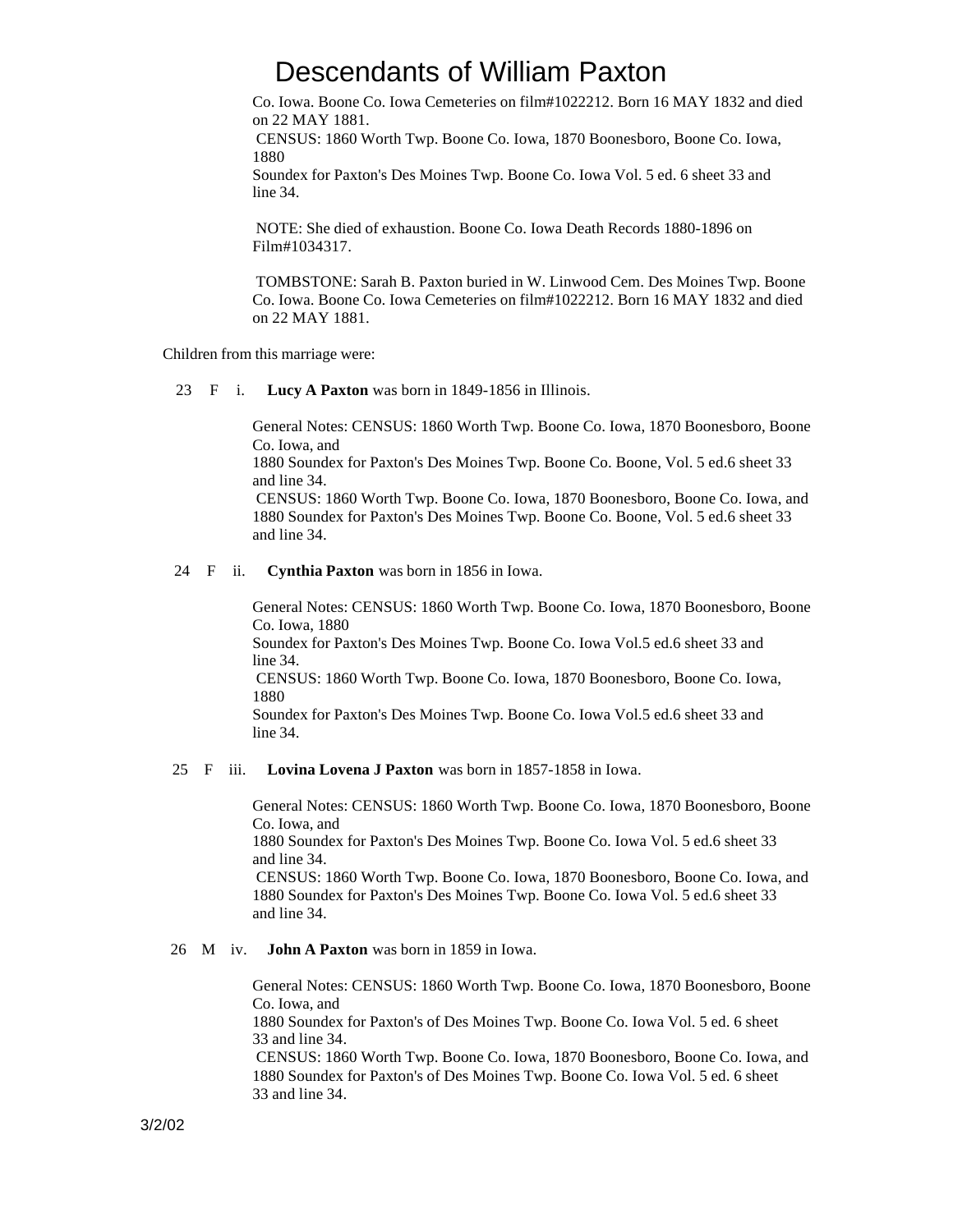27 M v. **George C Paxton** was born in 1862 in Boone Co., Iowa.

General Notes: CENSUS: 1860 Worth Twp. Boone Co. Iowa, 1870 Boonesboro, Boone Co. Iowa, 1880

Des Moines Twp. Boone Co. Iowa Soundex for Paxton's Vol.5 ed.6 sheet 33 and line 34.

 CENSUS: 1860 Worth Twp. Boone Co. Iowa, 1870 Boonesboro, Boone Co. Iowa, 1880

Des Moines Twp. Boone Co. Iowa Soundex for Paxton's Vol.5 ed.6 sheet 33 and line 34.

28 F vi. **Sarah R Paxton** was born in 1866 in Iowa.

General Notes: CENSUS: 1870 Boonesboro, Boone Co. Iowa, and 1880 Soundex for Paxton's of Des Moines Twp. Boone Co. Iowa, vol. 5 ed. 6 sheet 33 and line 34. CENSUS: 1870 Boonesboro, Boone Co. Iowa, and 1880 Soundex for Paxton's of Des Moines Twp. Boone Co. Iowa, vol. 5 ed. 6 sheet 33 and line 34.

29 F vii. **Icy Ivy D Paxton** was born in 1870 in Iowa.

General Notes: CENSUS: 1880 Soundex for Paxton's of Des Moines Twp. Boone Co. Iowa Vol. 5 ed. 6 sheet 33 and line 34. CENSUS: 1880 Soundex for Paxton's of Des Moines Twp. Boone Co. Iowa Vol. 5 ed. 6 sheet 33 and line 34.

**7. William Kyle Paxton** (William<sup>1</sup>) was born in 1836-1837 in Jefferson Co., Ohio and died in 1908 in Chicago, Illinois.

General Notes: CENSUS: 1850 Green Twp. Dist.211 Harrison Co. Ohio, 1856 Berry Twp. Boon Co.

Iowa, 1860 Jackson Twp. Boone Co. Iowa, 1870 Des Moines Twp. Boone Co. Iowa.

MARRIAGE: Marriage Records of Boone CO. Iowa 1851-1862 Film #1034317.

 MILITARY: Civil War Veteran. Co. E 3rd Iowa Infantry. He went from private to Sergeant. Seige of Vicksburg. Then Mans Meridian Expedition. Bouks expeditions up Red River 1864. Age 27 years Davenport, Iowa 18 JUNE 1864. Mustered in as a Private made Corporeal 16 OCT 1862. Made Sergeant 12 JULY 1863. Has been in battle of Blue Mills 17 Sept 1861. Battle of Shiloh 6 and 7 April 1862. Siege of Corinth. Battle of Matanum (?). 5 Ft. 10 Inches. Complextion Florid Eyes were blue and dark hair. Born in Jefferson Co. Ohio and Occupation was farmer. Residence Boonesboro, Nativity Ohio. Enlisted 21 MAY 1861. Mustered 8 JUNE 1861. Promoted Sixth Corporal 17 OCT 1861; Fifth Sergeant 19 JULY 1863. Mustered out 18 JUNE 1864, Davenport, Iowa, expiration of service.

 MILITARY: William K. Paxton, 3rd Infantry Volunteers, Company E, Age 24. Residence Boonesboro, nativity Ohio. Enlisted 21 MAY 1861. Mustered 8 JUNE 1861. Promoted 6th Corporal 17 OCT 1862; 5th SGT 19 JULY 1863. Mustered out 18 JUNE 1864, Davenport, Iowa, expiration of term of service. Page 368. ROSTER OF IOWA VOLUNTEERS.

OCCUPATION: Blacksmith, Farmer.

William married Margaret A. Davis on 3 Dec 1857 in Boone Co. Iowa. Margaret was born in 1837 in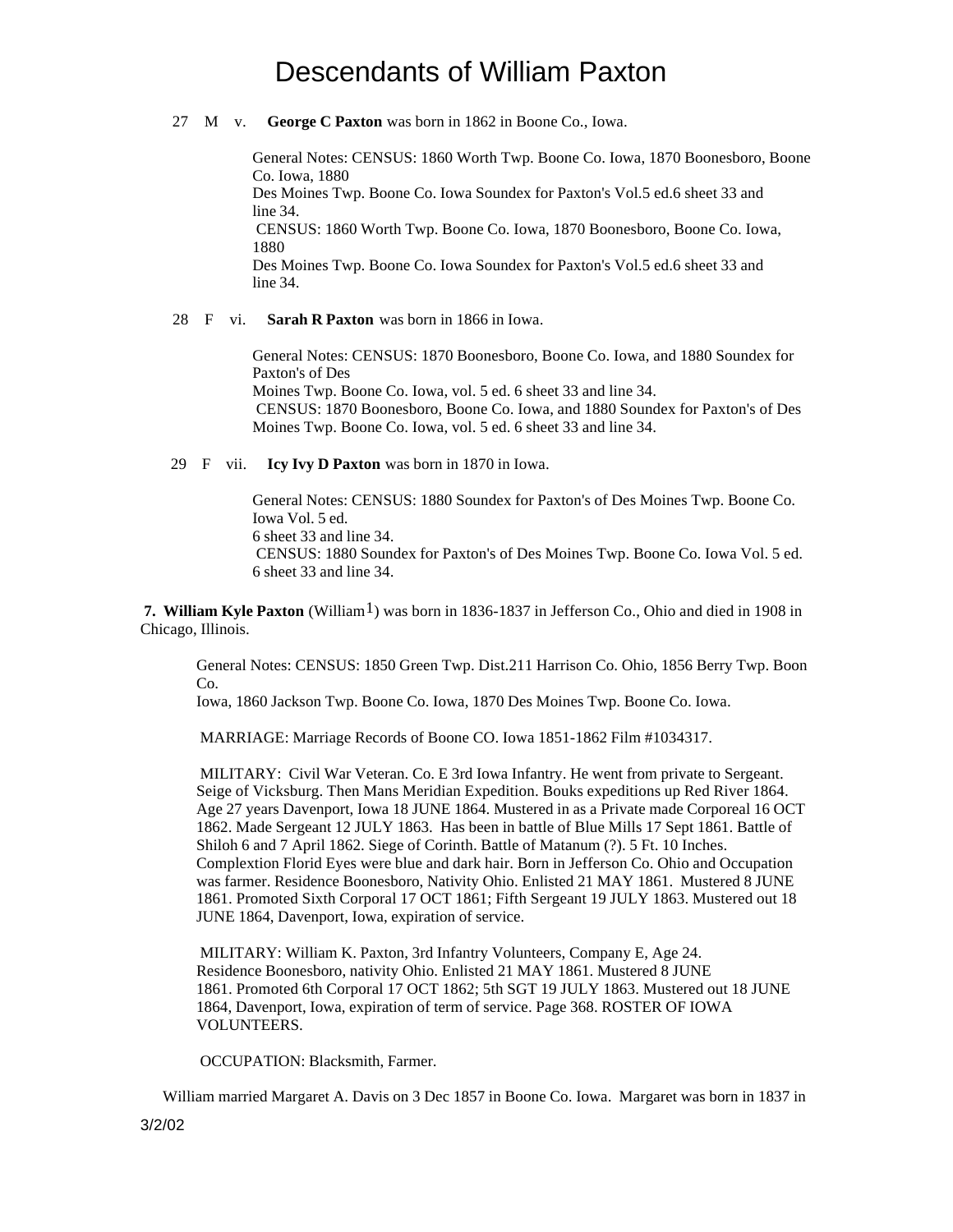Ohio and died in 1898 in Boone Co. Iowa.

Children from this marriage were:

- + 30 M i. **Delazon Lonso Aflonso Olonzo Paxton** was born on 15 May 1859 in Boone Co. Iowa, died on 14 Dec 1938 in Longview, Cowlitz, Washington and was buried in 1938 in Riverside, Okanogan, Washington.
	- 31 F ii. **Olive Paxton** was born in Iowa.

 **9. Rebecca Martha Paxton** (William1) was born on 13 Feb 1840 in Ohio, died on 4 Jun 1918 in Des Moines Twp., Boone Co., Iowa and was buried on 4 Jun 1918 in E. Linwood Cem., Des Moines Twp., Boone Co., Iowa.

General Notes: CENSUS: 1850 Green Twp. Dist.211 Harrison Co. Ohio, 1856 Berry Twp. Boon  $Co$ 

Iowa, 1860 Des Moines Twp. Boone Co. Iowa, 1870 Des Moines Twp. Boone Co. Iowa. 1895 Cass Twp. Boone Co. Iowa.

TOMBSTONE: Martha R. Smith was born 2-13-1840 and died 6-4-1918.

Rebecca married Charles H Smith about 1855-1856 in Boone Co., Iowa. Charles was born on 6 Jun 1833 in Ohio, died on 14 Jun 1904 in Des Moines Twp., Boone Co., Iowa and was buried on 14 Jun 1904 in E. Linwood Cem., Des Moines Twp., Boone Co., Iowa.

> General Notes: SOURCES: 1856 Boon Co. Berry Twp. Iowa, 1860 Des Moines Twp. Boone Co. Iowa,1870 Des Moines Twp. Boone Co. Iowa, 1895 Cass Twp. Boone Co. Iowa and

Granpa William Paxton was living with them at this time.

 TOMBSTONE: Boone Co. Cem. of Iowa Film #1022212 his birth 6-6-1833 and died 6-14-1904 Charles Smith. Add C Lot 63 G.A.R. Flagholder. SOURCES: 1856 Boon Co. Berry Twp. Iowa, 1860 Des Moines Twp. Boone Co. Iowa,1870 Des Moines Twp. Boone Co. Iowa, 1895 Cass Twp. Boone Co. Iowa and Granpa William Paxton was living with them at this time.

 TOMBSTONE: Boone Co. Cem. of Iowa Film #1022212 his birth 6-6-1833 and died 6-14-1904 Charles Smith. Add C Lot 63 G.A.R. Flagholder. SOURCES: 1856 Boon Co. Berry Twp. Iowa, 1860 Des Moines Twp. Boone Co. Iowa,1870 Des Moines Twp. Boone Co. Iowa, 1895 Cass Twp. Boone Co. Iowa and Granpa William Paxton was living with them at this time.

 TOMBSTONE: Boone Co. Cem. of Iowa Film #1022212 his birth 6-6-1833 and died 6-14-1904 Charles Smith. Add C Lot 63 G.A.R. Flagholder.

Children from this marriage were:

32 M i. **Francis W Smith** was born in 1856 in Boone Co., Iowa.

General Notes: CENSUS: 1856 Boon Co. Berry Twp. Iowa, 1860 Des Moines Twp. Boone Co. Iowa, 1870 Des Moines Twp. Boone Co. Iowa, and 1895 Cass Twp. Boone Co. Iowa. CENSUS: 1856 Boon Co. Berry Twp. Iowa, 1860 Des Moines Twp. Boone Co. Iowa, 1870 Des Moines Twp. Boone Co. Iowa, and 1895 Cass Twp. Boone Co. Iowa.

33 F ii. **Ester A Smith** was born in 1857 in Boone Co., Iowa.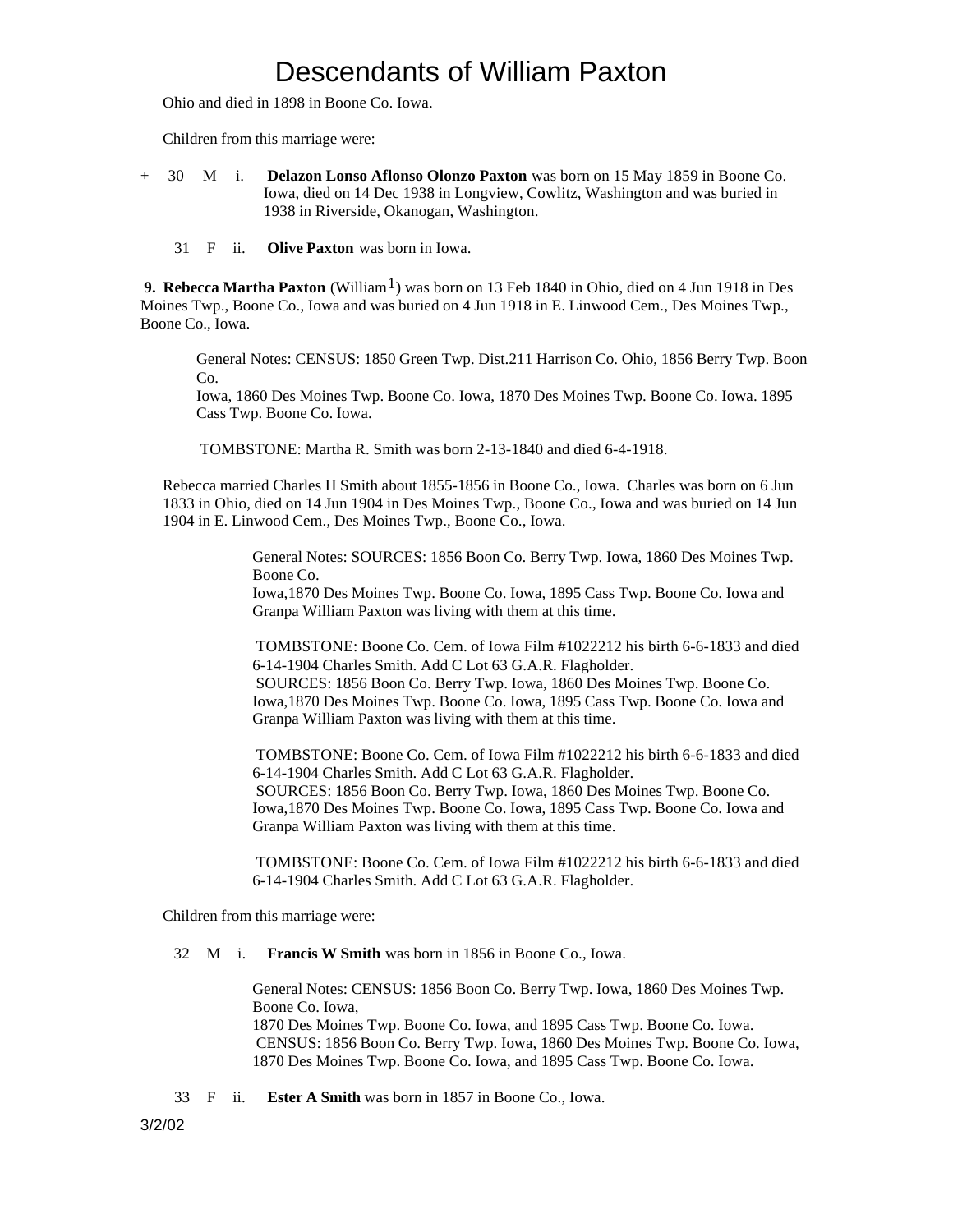General Notes: CENSUS: 1860 Des Moines Twp. Boone Co. Iowa, 1870 Des Moines Twp. Boone Co. Iowa, and 1895 Cass Twp. Boone Co. Iowa. CENSUS: 1860 Des Moines Twp. Boone Co. Iowa, 1870 Des Moines Twp. Boone Co. Iowa, and 1895 Cass Twp. Boone Co. Iowa.

34 M iii. **Malan Smith** was born in 1860 in Boone Co., Iowa.

General Notes: CENSUS: 1860 Des Moines Twp. Boone Co. Iowa, 1870 Des Moines Twp. Boone Co. Iowa, and 1895 Cass Twp. Boone Co. Iowa. CENSUS: 1860 Des Moines Twp. Boone Co. Iowa, 1870 Des Moines Twp. Boone Co. Iowa, and 1895 Cass Twp. Boone Co. Iowa.

35 F iv. **Ivy E Smith** was born in 1863 in Boone Co., Iowa.

General Notes: CENSUS: 1870 Des Moines Twp. Boone Co. Iowa, 1895 Cass Twp. Boone Co. Iowa. CENSUS: 1870 Des Moines Twp. Boone Co. Iowa, 1895 Cass Twp. Boone Co. Iowa.

36 F v. **Effie J Smith** was born in 1864 in Boone Co., Iowa.

General Notes: CENSUS: 1870 Des Moines Twp. Boone Co. Iowa, and 1895 Cass Twp. Boone Co. Iowa.

 CENSUS: 1870 Des Moines Twp. Boone Co. Iowa, and 1895 Cass Twp. Boone Co. Iowa.

**13. Sarah Elizabeth Paxton** (William<sup>1</sup>) was born on 21 Oct 1846 in Jefferson Co., Harrison Co., Ohio, died on 23 Oct 1914 in Boone Co. Iowa and was buried on 25 Oct 1914 in Linwood Park West, Boone Co. Iowa.

General Notes: CENSUS: 1870 Worth TWP. Boone CO. Iowa, 1895 Worth TWP. Boone CO. Iowa, 1900 Worth TWP. Boone CO. Iowa, 1850 Dist.211 Green Twp. Harrison Co. Ohio, 1856 Boon Co. Berry Twp. Iowa, 1860 Des Moines Twp. Boone Co. Iowa.

OCCUPATION: Housewife

SOURCES: Grace Elizabeth Walker and Letha May Cromwell.

 MARRIAGE: #80 30 OCT 1865-20 OCT 1865 filed film #1034318 Boone Co. Iowa Marriages.

 DEATH: The Boone County Death Records June 1914 through June 1915-- Place of Death: Boone 421 Clinton Street Name and date of birth: Walker, Sarah Elizabeth, Oct. 21, 1846 Age at death: 68 yrs 0 months and 2 days Marital status: Widowed Born: Ohio Parent birthplace: unknown Occupation: Housewife Date of death: Oct. 23, 1914 Cause of death: Uremia Myocarditis and Interstitial Nephritis Attending physician: Ben. T. Whitaker, Doctor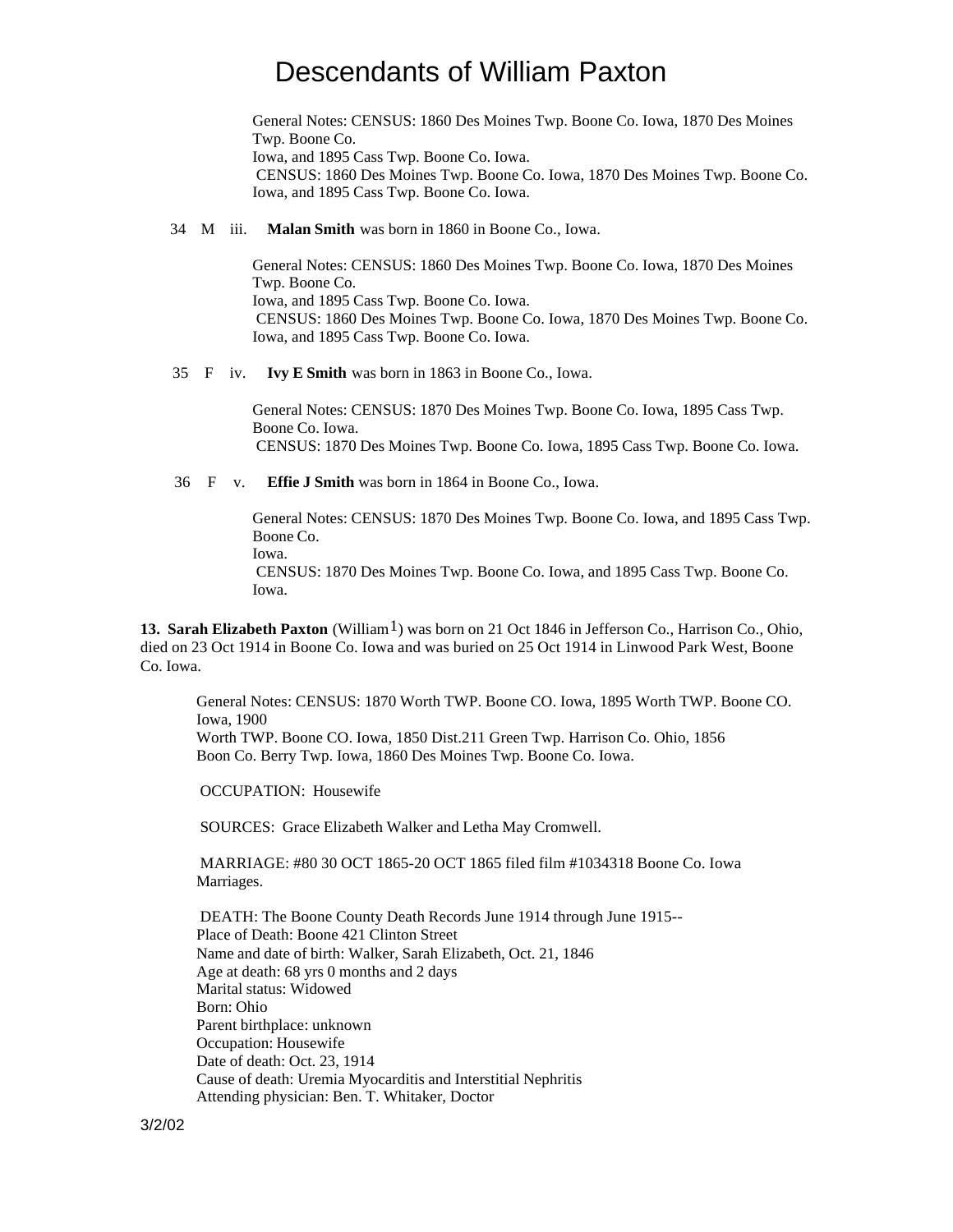Buried: Linwood Park West, Boone, Iowa Date of burial: October 25, 1914.

OBIT: I received this from Judy Peterson of Madrid, Boone Co. Iowa WALKER Mrs. Elizabeth (Paxton) Walker was born in Ohio, Sept. 21, 1846. When she was seven years of age her family moved to Illinois and when she was nine they moved to Boone and located on a farm near the Ledges where she resided until the time of her death, which occurred at 1 a.m. Friday, Oct. 23, 1914. At the age of nineteen she was married to Wm. P. Walker. Mr. Walker passed away in June, 1906. To this union were born fourteen children, six boys and eight girls. Three boys and one girl died in early childhood. One daughter, Lydia reached womanhood and was married to Melvin Foster, when she was taken. Six daughters and three sons are left to mourn her sad death viz--Mrs. E.C. Watkins Arcola, Canada; Mrs. J.F. Baird Boone; Mrs. E. F. Tillson, Boone; Roy Walker, Woodward; Mrs. Geo. Kent, Phillips, S. D.; Mrs. H.E. Phipps, Boone; John Walker, Boone; Mrs. Alfred Cromwell, Dayton; two sisters Mrs. Chas. Smith, Boone; and Mrs. J. H. Hope Sedala, Mo.; sixteen grandchildren and many relatives in and around Boone, as well as host of friends. Mrs. Walker has been a patient sufferer for the past two years. Since a year ago last March she had been unable to lie down and was obliged to sit up day and night Through it all, she always had a smiling face and cheery word for every one she came in contact with. Of her, the Heavenly Father might have said, "I was hungry and ye fed me. I was weary and sick and ye comforted me," for Mrs. Walker never allowed any one to leave her door hungry or in need. She always made them welcome. She was always thinking of others and never of herself. Her relatives and friends will surely miss her cheerful and smiling face. She was buried on Sunday, Oct. 25 at 2 p.m. from the home of her daughter, Mrs. E.E. Tillson, 421 Clinton Street. The Rev. J.W. Babcock of the Christian Church conducted the funeral services. He spoke helpful, cheering words to relatives and friends, telling them to look to the Heavenly Father for comfort; that He would surely be a Mother as well as Father to them. Sweet comforting music was made by a quartet composed of Mrs. F. A. Mershon, Miss Gay Hart, Harry Weaver and Harold Stout. They sang "On Business for the King," "My Father Knows" and "Safe in the Arms of Jesus." The last song was a favorite of Mrs. Walker and one her children. She would sing it many times while about home duties. The pallbearers were sons in laws with one exception, Lou Baird, a grandson, they being unable to locate one son in law, Geo. Kent. Many beautiful floral offerings were sent showing the love and esteem in which Mrs. Walker was held by her relatives and friends. Her funeral was one of the largest home funerals held in Boone for some time.

Sarah married William P Walker on 30 Oct 1865 in Boone Co., Iowa. William was born in Jun 1840 in Harrison Co., Ohio.

> General Notes: CENSUS: 1900 Worth Twp. Boone Co. Iowa, 1870 Douglas Twp. Boone Co. Iowa, 1895 Worth TWP. Boone Co. Iowa, 1850 Green Twp. Dist.211 Harrison Co. Ohio, 1860 Greene Twp. Harrison Co. Ohio.

 MARRIAGE: #80 30 OCT 1865-20 OCT 1865 filed Film #1034318 Boone Co. Iowa Marriages.

SOURCES: Sources were Letha May Cromwell and Grace Elizabeth Cromwell.

OCCUPATION: Farmer

Children from this marriage were:

37 F i. **Esther Hattie Walker** was born in 1862-1866 in Boone Co., Iowa.

General Notes: CENSUS: 1870 Douglas TWP. Boone Co. Iowa, 1895 Boone Co. Worth Twp. Iowa, 1900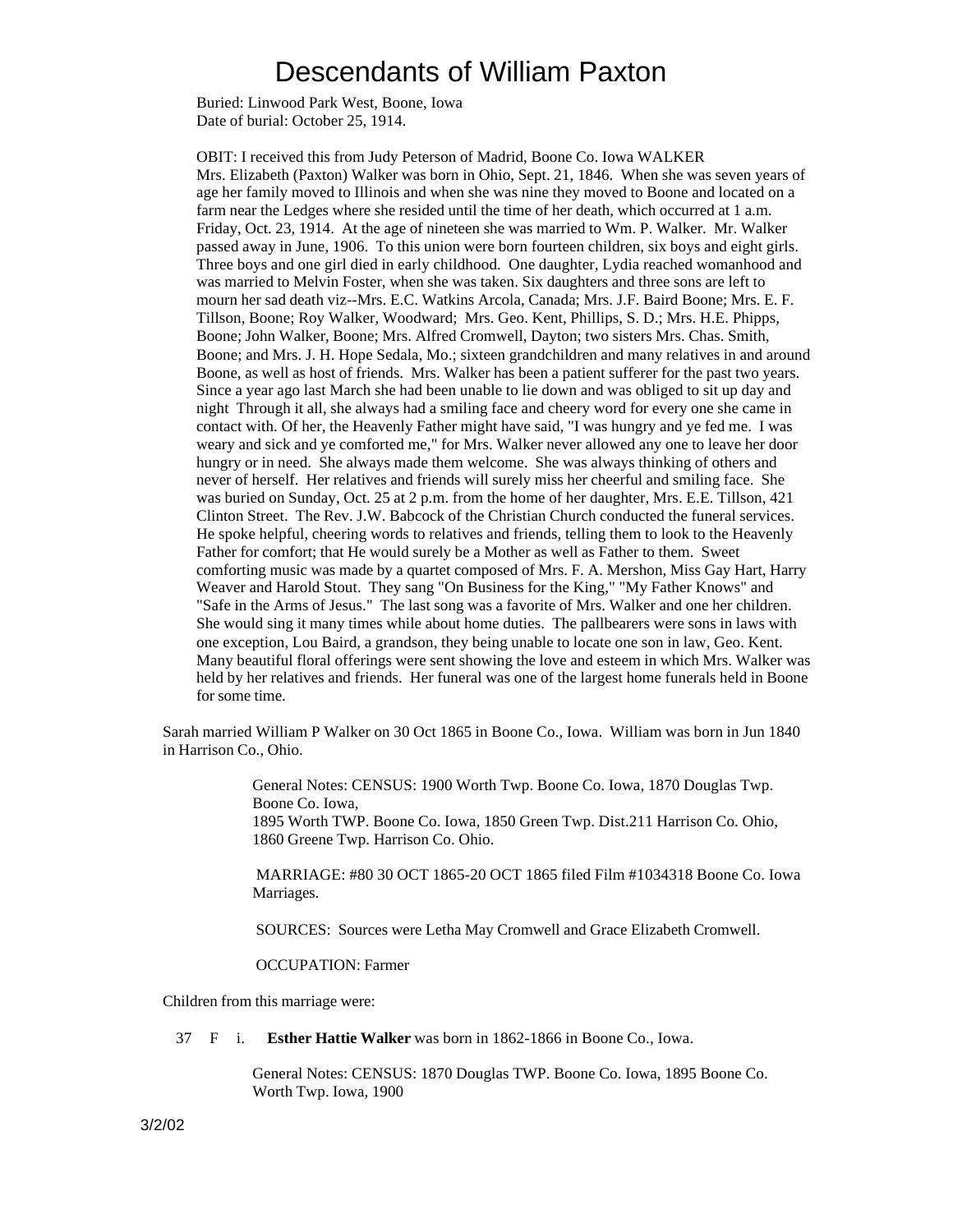Worth Twp. Boone CO. Iowa.

SOURCES: Sources were Letha May Cromwell and Grace Elizbeth Cromwell.

 MARRIAGE: 1880-1896 Boone Co. Iowa Marriages film#1034317. CENSUS: 1870 Douglas TWP. Boone Co. Iowa, 1895 Boone Co. Worth Twp. Iowa, 1900 Worth Twp. Boone CO. Iowa.

SOURCES: Sources were Letha May Cromwell and Grace Elizbeth Cromwell.

MARRIAGE: 1880-1896 Boone Co. Iowa Marriages film#1034317.

- + 38 F ii. **Alma Belle Walker** was born in 1868 in Boone Co., Iowa, died in Boone Co., Iowa and was buried in E. Linwood Cem., Boone Co., Iowa.
	- 39 F iii. **Lydia Walker** was born in May 1869 in Boone Co., Iowa.

General Notes: SOURCES: Sources were Letha May Cromwell and Grace Elizabeth Walker.

 CENSUS: 1870 Douglas Twp. Boone CO. Iowa, 1895 Worth Twp. Boone Co. Iowa, 1900

Worth Twp. Boone Co. Iowa. SOURCES: Sources were Letha May Cromwell and Grace Elizabeth Walker.

 CENSUS: 1870 Douglas Twp. Boone CO. Iowa, 1895 Worth Twp. Boone Co. Iowa, 1900

Worth Twp. Boone Co. Iowa.

40 F iv. **Gertrude Gertie Walker** was born in 1873 in Boone Co., Iowa.

General Notes: CENSUS: 1895 Worth Twp. Boone CO. Iowa, 1900 Worth TWP. Boone CO. Iowa.

 SOURCES: Grace Elizabeth Walker and Letha May Cromwell. CENSUS: 1895 Worth Twp. Boone CO. Iowa, 1900 Worth TWP. Boone CO. Iowa.

SOURCES: Grace Elizabeth Walker and Letha May Cromwell.

- + 41 M v. **Roy Haye Walker** was born in 1874-1878 in Boone Co., Iowa.
	- 42 M vi. **Ellis Paxton Walker** was born in Mar 1879 in Boone Co., Iowa.

General Notes: CENSUS: 1895 Worth TWP. Boone Co. Iowa, 1900 Worth TWP. Boone CO. Iowa.

 SOURCES: Letha May Cromwell and Grace Elizabeth Cromwell. CENSUS: 1895 Worth TWP. Boone Co. Iowa, 1900 Worth TWP. Boone CO. Iowa.

SOURCES: Letha May Cromwell and Grace Elizabeth Cromwell.

43 F vii. **Effel Ethel B Walker** was born in Dec 1881 in Boone Co., Iowa.

General Notes: CENSUS: 1895 Boone Co. Worth Twp. Iowa, 1900 Boone Co. Worth Twp. Iowa.

3/2/02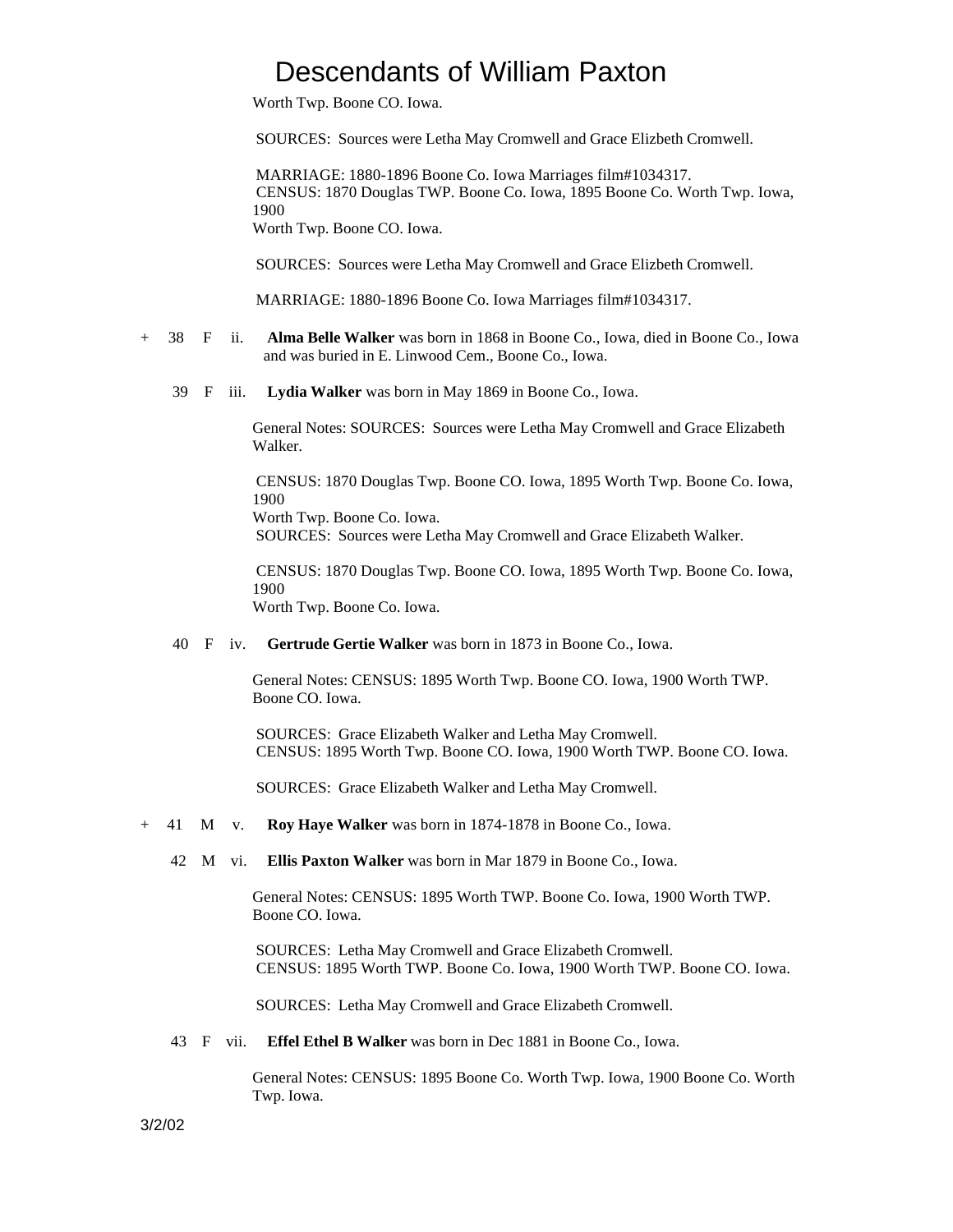SOURCES: Letha May Cromwell and Grace Elizabeth Cromwell. CENSUS: 1895 Boone Co. Worth Twp. Iowa, 1900 Boone Co. Worth Twp. Iowa.

SOURCES: Letha May Cromwell and Grace Elizabeth Cromwell.

44 F viii. **Nora Walker** was born in Jun 1883 in Boone Co., Iowa.

General Notes: CENSUS: 1895 Worth TWP. Boone Co. Iowa, 1900 Worth TWP. Boone Co. Iowa.

 SOURCES: Sources were Letha May Cromwell and Grace Elizabeth Walker. CENSUS: 1895 Worth TWP. Boone Co. Iowa, 1900 Worth TWP. Boone Co. Iowa.

SOURCES: Sources were Letha May Cromwell and Grace Elizabeth Walker.

45 M ix. **John P Walker** was born in Feb 1885 in Boone Co., Iowa.

General Notes: SOURCES: Letha May Cromwell and Grace Elizabeth Walker were sources.

 CENSUS: 1895 Worth TWP. Boone Co. Iowa, 1900 Worth TWP. Boone Co. Iowa. SOURCES: Letha May Cromwell and Grace Elizabeth Walker were sources.

CENSUS: 1895 Worth TWP. Boone Co. Iowa, 1900 Worth TWP. Boone Co. Iowa.

+ 46 F x. **Grace Elizabeth Walker** was born on 15 Oct 1886 in Boone Co., Iowa, died on 6 Aug 1965 in Seattle, King Co., Washington and was buried on 9 Aug 1965 in Evergreen-Washel, King Co., Seattle, Washington.

Third Generation (Grandchildren)

**30. Delazon Lonso Aflonso Olonzo Paxton** (William Kyle<sup>7</sup>, William<sup>1</sup>) was born on 15 May 1859 in Boone Co. Iowa, died on 14 Dec 1938 in Longview, Cowlitz, Washington and was buried in 1938 in Riverside, Okanogan, Washington.

Delazon married Mary Amelia Wilson on 4 Jul 1880 in Fullerton, Nebraska. Mary was born on 3 Jun 1863 in Fairfield, Westmoreland, PA and died on 8 Jul 1938 in Wenatchee, Chelan, Washington.

Children from this marriage were:

- 47 M i. **Clarence W. M. Paxton** was born on 6 Oct 1882.
- 48 F ii. **Marion E Paxton** was born on 12 Apr 1884.
- 49 M iii. **Harry W Paxton** was born on 7 May 1886.
- 50 F iv. **Ethel O L Paxton** was born on 15 Apr 1888.
- 51 F v. **Maud I Paxton** was born on 10 Nov 1889.
- 52 M vi. **Walter Paxton** was born on 12 May 1893.
- 53 F vii. **Madge Paxton** was born on 3 Oct 1894.

 54 M viii. **Carl Delazon Paxton** was born on 27 Jun 1896 in Lincoln, Nebraska, died on 5 Mar 3/2/02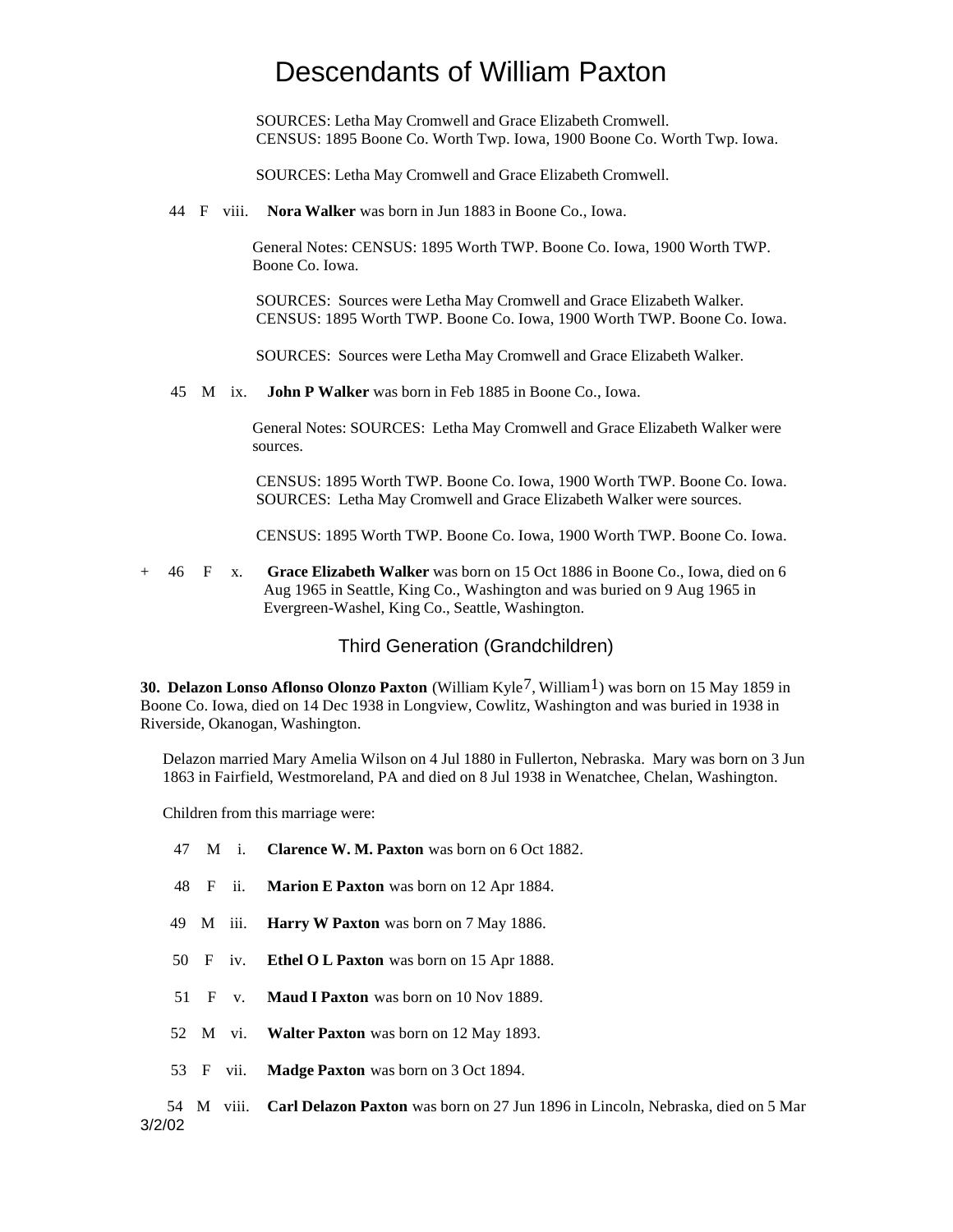1961 in Riverside, Okanogan, Washington and was buried on 8 Mar 1961 in Riverside, Okanogan, Washington.

Carl married Etta M Didra in Jan 1920. Etta was born on 1 Jul 1899 in Pine Creek, Okanogan, Washington and died on 26 Nov 1974 in Okanogan, Okanogan, Washington.

Carl next married Lucile Mellott in 1945. Lucile was born on 27 Jan 1906 in Run Creek, Minnesota and died on 29 Apr 1998 in Bremerton, Kitsap Co. Washington.

**38. Alma Belle Walker** (Sarah Elizabeth Paxton<sup>13</sup>, William<sup>1</sup>) was born in 1868 in Boone Co., Iowa, died in Boone Co., Iowa and was buried in E. Linwood Cem., Boone Co., Iowa.

General Notes: Marriage: 1880-1896 Boone Co. Iowa Marriages film#1034317.

 CENSUS: 1895 Worth Twp. Boone Co. Iowa, 1900 Worth TWP. Boone Co. Iowa. 1870 Douglas Twp. Boone Co. Iowa. 1910 Des Moines Twp., Boone Co. Iowa.

 DEATH: Boone Co. Cemeteries on film # 1022212. Alma B. Baird 1868-19-- and buried in E. Linwood Cem. in Des Moines Twp. Boone Co. Iowa.

 SOURCES: Sources were Letha May Cromwell and Grace Elizabeth Cromwell. Marriage: 1880-1896 Boone Co. Iowa Marriages film#1034317.

Alma married James Franklin Baird on 20 Feb 1889 in Boone Co., Iowa. James was born on 15 Dec 1868 in Boone Co., Iowa, died on 17 Aug 1937 in Boone Co., Iowa and was buried in 1937 in E. Linwood Cem., Des Moines Twp., Boone Co.

> General Notes: MARRIAGE: Marriage Records of Boone Co. Iowa on film#1034317 from 1880-1896.

CENSUS: 1910 Des Moines Twp., Boone Co. Iowa.

 SOURCES: Family sources were Letha May Cromwell, Dove Mae Cromwell, and Orlyn Ruwe.

 DEATH: Boone Co. Cemeteries on film#1022212. James F. Baird 12-15-1868 and died on 8-17-1937. He was buried in E. Linwood Cem. in Des Moines Twp. Possible Vet. He was the son of James and Mary Baird. He was the husband of Alma Walker and father of Louis and Mrs. C.C. Cartwright. Newspaper: Boone News Rep. on 8-24-1937.

Children from this marriage were:

55 M i. **Lewis Louis A Baird** was born about 1890 in Boone Co., Iowa.

General Notes: CENSUS: 1910 Des Moines Twp., Boone Co. Iowa.

56 F ii. **Mabel E Baird** was born about 1891 in Boone Co., Iowa.

General Notes: CENSUS: 1910 Des Moines Twp, Boone Co. Iowa.

**41. Roy Haye Walker** (Sarah Elizabeth Paxton<sup>13</sup>, William<sup>1</sup>) was born in 1874-1878 in Boone Co., Iowa.

General Notes: CENSUS: 1895 Worth TWP. Boone CO. Iowa, 1900 Worth Twp. Boone Co. Iowa., 1910

Peoples Twp., Boone Co. Iowa, 1920 Soundex W426 Dallas Co. Iowa Vol. 21 ed. 13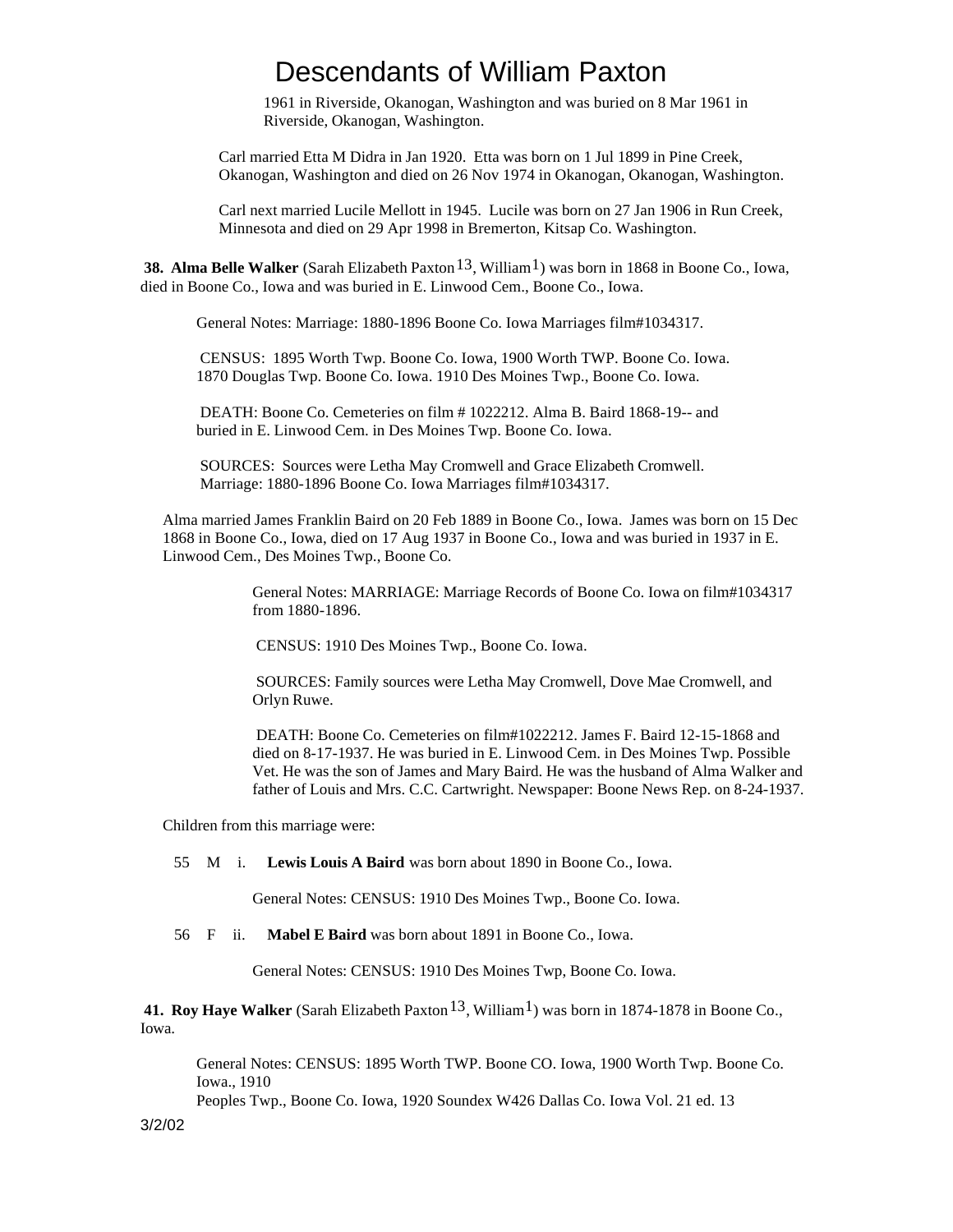sheet 6 and line 68.

 SOURCES: Sources were Letha May Cromwell and Grace Elizabeth Walker. CENSUS: 1895 Worth TWP. Boone CO. Iowa, 1900 Worth Twp. Boone Co. Iowa., 1910 Peoples Twp., Boone Co. Iowa, 1920 Soundex W426 Dallas Co. Iowa Vol. 21 ed. 13 sheet 6 and line 68.

SOURCES: Sources were Letha May Cromwell and Grace Elizabeth Walker.

Roy married Nora May Smith about 1901 in Boone Co., Iowa. Nora was born about 1878 in Iowa.

General Notes: CENSUS: 1910 Peoples Twp. Boone Co. Iowa., 1920 Soundex W426 Dallas Co. Iowa Vol. 21 ed. 13 sheet 6 and line 68. CENSUS: 1910 Peoples Twp. Boone Co. Iowa., 1920 Soundex W426 Dallas Co. Iowa Vol. 21 ed. 13 sheet 6 and line 68.

Children from this marriage were:

57 F i. **Mattie Alma Walker** was born on 16 Jul 1904 in Peoples Twp., Boone Co., Iowa.

General Notes: CENSUS: 1910 Peoples Twp. Boone Co. Iowa., 1920 Soundex W426 Vol. 21, ed. 13, sheet 6 and line 68, Dallas Co. Iowa.

 BIRTHS: Births of Boone Co. Iowa Films 1034316 and #1532107 for the years 1901-17.

58 M ii. **Smith A Walker** was born about 1906 in Boone Co., Iowa.

General Notes: CENSUS: 1910 Peoples Twp. Boone Co. Iowa., 1920 Soundex, Dallas Co. Iowa, W426 Vol. 21, ed. 13, sheet 6 and line 68.

59 F iii. **Rebecca O Walker** was born about 1907 in Boone Co., Iowa.

General Notes: CENSUS: 1910 Peoples Twp. Boone Co. Iowa., 1920 Soundex, Dallas Co. Iowa, W426, vol. 21, ed. 13, sheet 6 and line 68.

 60 F iv. **Olga Mae Alga Walker** was born on 29 Nov 1910 in Peoples Twp., Boone Co., Iowa.

> General Notes: BIRTHS: Births of Boone Co. Iowa on films #1034316 and #1532107 from 1901-17.

 CENSUS: 1920 Soundex W426, Dallas Co. Iowa, Vol. 21, ed. 13, sheet 6, and line 68.

61 M v. **Roy Seldon Walker** was born on 21 Oct 1917 in Peoples Twp., Boone Co., Iowa.

General Notes: BIRTHS: Birth Records of Boone Co. Iowa 1901-17 on Films #1034316 and #1532107.

62 F vi. **Ramona Walker** was born in Boone Co., Iowa.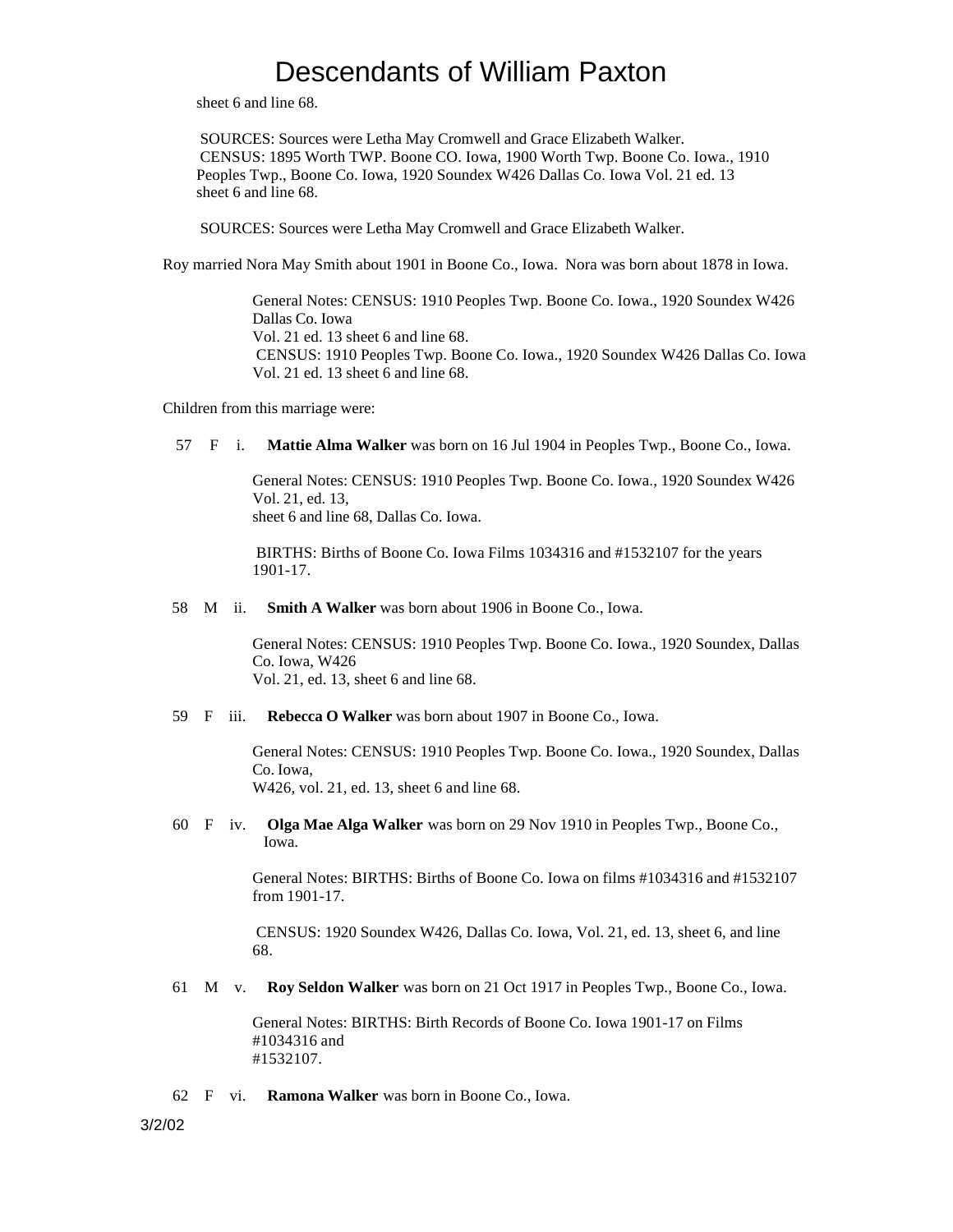General Notes: SOURCE: The Family source was Letha May Cromwell.

**46. Grace Elizabeth Walker** (Sarah Elizabeth Paxton <sup>13</sup>, William<sup>1</sup>) was born on 15 Oct 1886 in Boone Co., Iowa, died on 6 Aug 1965 in Seattle, King Co., Washington and was buried on 9 Aug 1965 in Evergreen-Washel, King Co., Seattle, Washington.

General Notes: BIRTH: Tombstone Inscription at Evergreen-Washelli Cem. Seattle King Co. Washington.

 DEATH: Same as birth. Washington State Vital Records Death Index 1965-69 #16918 172 F 171 8-6-65 78 Renton, Seattle.

 BURIAL: Service done by Columbia Funeral Home and Rev. Donald A. Hamm Date of Death 8-6-65 at 5:50 p.m. Funeral held at 8-9-65 at 2:00 p.m. Monday. Selections were The Lords Prayer and Saved by Grace. Disposition Graves 1 and 2 Sec. 7, Lot 277. Cause of Death was CVA 7 days and Gen Arteriosclerosis. Sisters Mrs. Nora (JOHN) Kueck of Boone Co. and a brother Ellis Walker also of Boone Co. Iowa. They children were Mrs. Erma E. (JUAN) Mattson, Mrs. Orlyn (JAMES) Ruwe, Mrs. Lovin (CLARENCE) Rodenberg, Normal Alfred Cromwell, and Erwin Montague (DICK) Cromwell.

OCCUPATION: Housewife

 NOTE: She was born in Boone Co. Iowa. She attended grade school in Boone Co. Iowa. She was married in 1905 to Alfred Cromwell. In 1920 they moved to Wells, Minnesota. They farmed in Iowa and Minnesota. They moved to Worthington in 1926. They moved to Seattle in 1944 from Minnesota. During WWII, She worked at Boeings and after WWII she worked for Bon Marche.

CENSUS: 1910 Worth TWP Boone Co. Iowa, 1895 Worth Twp. Boone Co. Iowa.

Grace married Alfred Dean Fud Cromwell on 17 Nov 1906 in Des Moines, Polk Co., Iowa. Alfred was born on 27 Feb 1884 in Madrid, Boone Co., Iowa, christened in Fudd, died on 10 Feb 1966 in Seattle, King Co., Washington and was buried on 14 Feb 1966 in Evergreen-Washel, Seattle, King Co., Washington.

> General Notes: BIRTH: He has a Twin named Albert Todd Cromwell. Tombstone Inscription at

Evergreen-Washelli Cem. in Seattle, King Co. Washington, Social Security Death Index.

 Marriage: Obituary from Columbia Funeral Home in Seattle King Co. Washington. Marriage date was given to me by Vionna Fee Shanks.

 DEATH: Same as birth reference. Washington State Vital records Death Index #3306 170 m 171 2-10-66 82yo King Seattle.

ADDRESS: 3926-So. Juneau St. Seattle King CO. Washington.

 NOTE: He came to Seattle in 1945 from Storden Minnesota. Where he lived for many years and farmed there. He worked for Northwestern Glass CO. for 10 years until he retired in 1951.

OCCUPATION: Farmer, Maintenance Man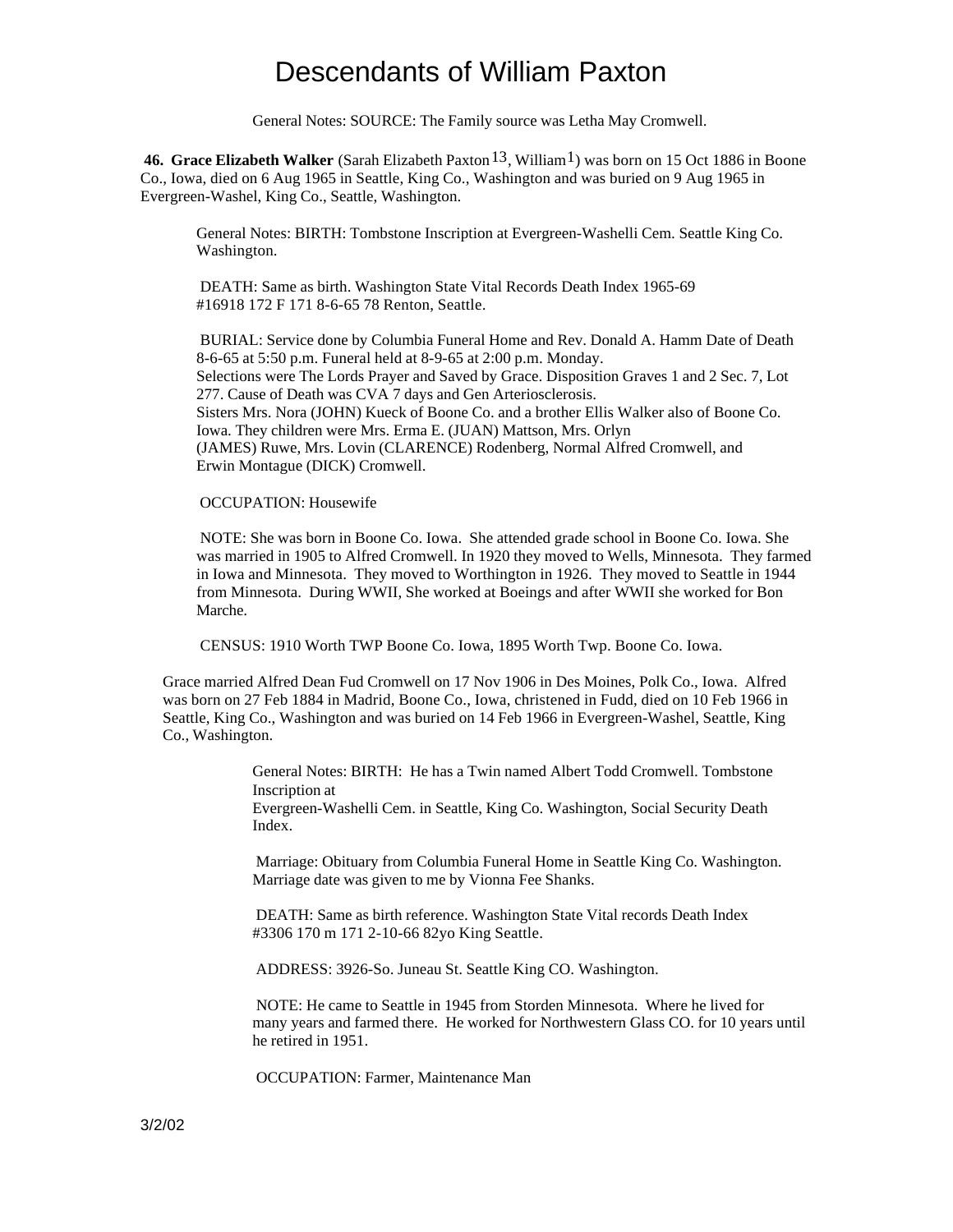CENSUS: 1910 Census Garden TWP Boone Co. Iowa, 1900 Census Worth TWP Boone Co., 1895 Worth TWP.

 OBIT: Alfred Cromwell, age 82, of 3926 S. Juneau St. Beloved Father of Mrs. Erma E. Mattson, Mrs. Eileen G. Olsen, Mrs. Lovin Rodenberg, Mrs. Orlyn D. Ruwe, Normal A. and Erwin M. Cromwell. Brother of Eliza Stoneburner. 18 Grandchildren, 20 great-grandchildren. Services Monday, 1 p.m. at Columbia Funeral Home. Burial, Evergreen.

 BURIAL: Place of death 22430-108th Pl S.E. Kent Dorian Nursing Home. He died at 10:50 p.m. The funeral was at 1 p.m. on Monday 14 FEB 1966. Performed by Rev. Donald Hamm. Selections Old Rugged Cross and How Great Thou Art.

Children from this marriage were:

 63 M i. **Normal Alfred Cromwell** was born on 23 Jun 1907 in Madrid, Boone Co., Iowa, died on 28 May 1970 in Seattle, King Co., Washington and was buried on 28 May 1970 in Evergreen-Washel, Seattle, King Co., Washington.

> General Notes: BIRTH: Columbia Funeral Home, Evergreen-Washelli Cem. Tombstone Inscription

located at Seattle King Co. Washington. Social Security Death Index.

MARRIAGE: the source was Letha May Cromwell.

 DEATH: Evergreen-Washelli Tombstone Inscription, Washington State Health Vital Records #12949 1970-74 Deaths Death Index, Social Security Death Index.

OCCUPATION: Farmer, Maintenance Man

 BURIAL: Columbia Home No10719 Service No.182 died 28 MAY 1970 12:40 a.m. and

services held at 11:30 a.m. Minister Rev. Clemens W. Pera. Selections were Beautiful Saviour and Rock of Ages. He worked for Northwest Glass Co. Cause of death was Acute Coronary Occlusion. He had Coronary Heart disease for 4 years before his death.

RESIDENCE: 5409-25th S.W. Seattle Washington.

CENSUS: 1910 Worth TWP. Boone Co. Iowa

 OBIT: Normal Cromwell, 62 years, of 5409 25th Ave. South. Beloved husband of Letha M. Cromwell. Father of Leah L., Marlin W., Newell A., Monte E., Cecil A., Kenneth D. Cromwell. Brother of Mrs. Erma Mattson, Mrs. Eileen Line, Mrs. Orlyn Ruwe, Mrs. Lovin Rodenberg and Erwin Cromwell. 18 grandchildren. Member of Glass Blowers Assn. Local 87. Services Monday, 10:30 a.m., at Columbia Funeral Home. Burial, Evergreen. 29 MAY 1970 SEATTLE TIMES OBITS.

 OBIT: Normal Cromwell, 62, of 5409-25th Ave. S.W., died May 28. He was born in Madrid, Iowa, came to Seattle from Tyler, Minnesota, in 1964. Had been a farmer in Minnesota and had been employed by the Northwest Glass Co., since coming to Seattle. He was a member of Glass Bottle Blowers Assn. Local 87. Surviving are his wife, Letha M., a daughter, Miss Leah Cromwell; eight sons, Marlin, Cecil, Larry, Arthur, Lynn, and Kenneth of Seattle, Newell of Hollywood, California and Monte Cromwell of Kennewick, Wash.; four sisters,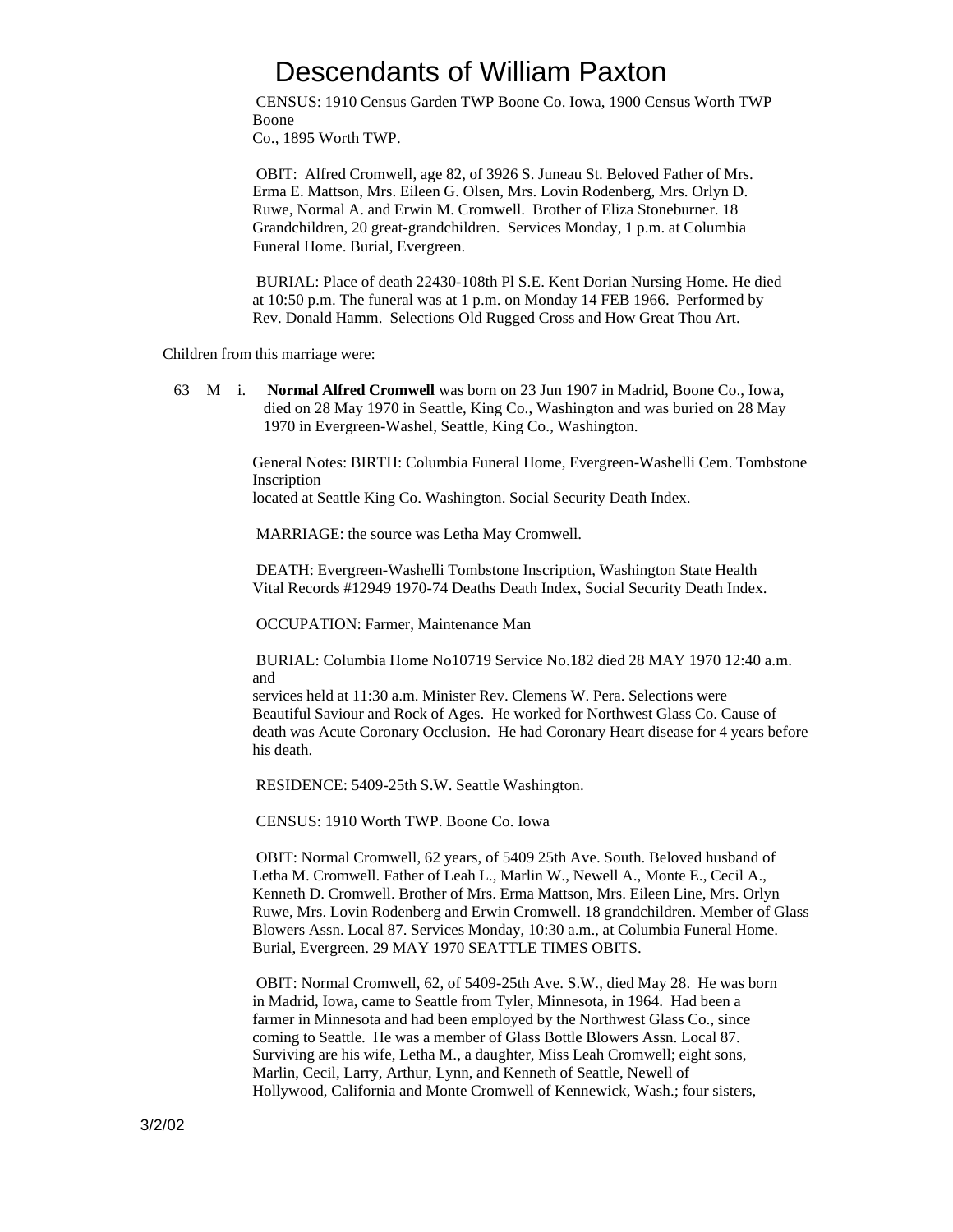Mrs. Erma Mattson, Mrs. Eileen Line, Mrs. Lovin Rodenberg of Seattle, and Mrs. Orlyn Ruwe of Kent, Washington and a brother, Erein Cromwell of Everett, Wash.; also 18 grandchildren. Services were held at the Columbia Funeral Home, June 1, at 11:30 a.m. Burial in Evergreen Cemetery.

RESIDENCE: 5409-25th S.W. Seattle Washington.

CENSUS: 1910 Worth TWP. Boone Co. Iowa

MARRIAGE: Family source was Letha May Cromwell.

 DEATH: Evergreen-Washelli Tombstone Inscription, Washington State Health Vital Records #12949 1970-74 Deaths Death Index, Social Security Death Index. SSI# 472-40-0790. Issued in Minnesota.

Normal married Letha May Boyer on 26 Feb 1931 in Worthington, Nobles Co., Minnesota. Letha was born on 28 Jan 1914 in Round Lake, Nobles Co., Minnesota.

General Notes: NOTE: Letha Boyer was born 28 Jan 1914, in Round Lake, Nobles Co. Minnesota.

She attended school there. She married Normal Cromwell 26FEB1931. They had ten children: Normal Lea,deceased; Marlin, Newell, Monte, Cecil, Larry, Arthur, Lynn, Kenneth, deceased; and Leah deceased. The family moved to Seattle, Washington, where Normal died 28 MAY 1970. Letha married Fred Egan, July 1980, and they are now living in Alaska. Note: Fred and Letha are now divorced. page 94-95 A Railroad Station Became A Town 1882-1982 A CENTENNIAL HISTORY OF THE ROUND LAKE AND INDIAN LAKE COMMUNITIES by Marcia Paulsen and Le Anne Meyer, sponsored by the Round Lake Community Club and Centennial Committee, 1982.

SOURCE: Letha May Cromwell and Fern K. Fleming.

RESIDENCE: 1021 SW Henderson St. Seattle, Washington 98106.

SOURCE: Letha May Cromwell and Fern K. Fleming.

 64 M ii. **Richard Irwin Montague Cromwell Dick** was born on 16 May 1909 in Garden Twp., Boone Co., Iowa, died on 28 Mar 1974 in Everett, Snohomish Co., Washington and was buried on 30 Mar 1974 in Evergreen Cem., Everett, Snohomish Co., Washington.

> General Notes: BIRTH: Social Security Death Index. Boone Co. Iowa Vital Records Births

1901-17 film #1034316 Births 1901-17 Film # 1532107.

 DEATH: Same as above. Washington State Vital Records Death Index 1970-74 312 M 312 3-28-74 64 file #6608 Snohomish Co. Washington

OCCUPATION: Electrician, Cromwell's Electric Company

CENSUS: 1910 Census Worth TWP Boone Co. Iowa

ADDRESS: 2221-36th St. Everett Washington

 OBIT: 6A, EVERETT HERALD, Obits, Friday, March 29, 1974, 514. Erwin Montague

Cromwell, 2221-36th St., Everett died March 28 in a local hospital. Mr.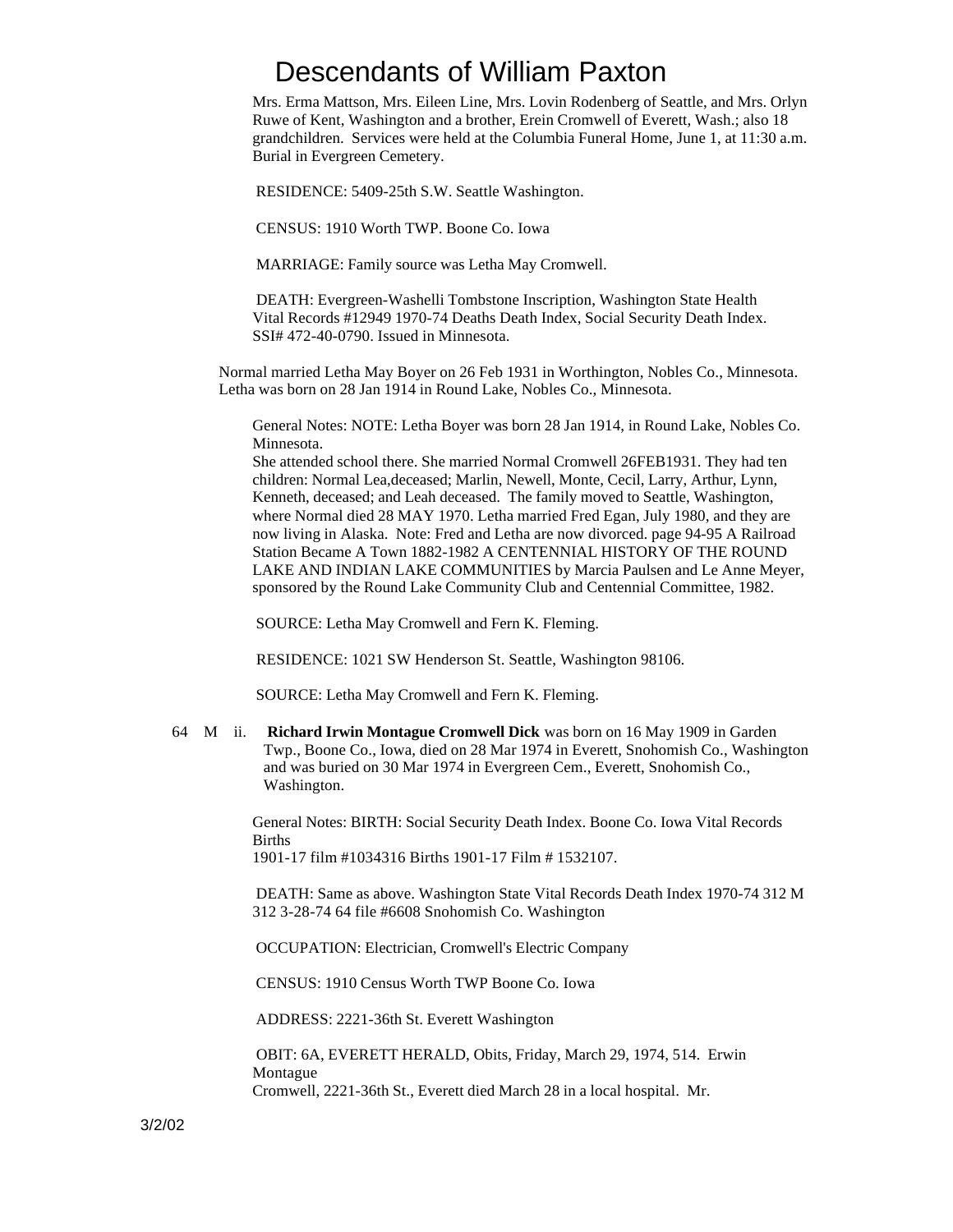Cromwell was born in Garden Twp., Iowa, May 16, 1909 and had lived in Everett for the last 32 yrs. He was the owner and operator of Cromwell Radio and Electric Company for many years. He leaves his wife, Dorotha O., of the home; sisters, Mrs. Eileen Lein of Seattle, Mrs. Orlyn Ruwe of Kent, Mrs. Lovin Rodenberg of Seattle and several nieces and nephews. Graveside services will be 1 p.m. Saturday at Evergreen Cemetery under the direction of Purdy and Walters. Christian Science Services will be read by Mrs. Evelyn Corliss. Friends and relatives are asked to meet at the cemetery.

Richard married Dorothea O "Kate".

 65 F iii. **Erma Elizabeth Cromwell** was born on 3 Jan 1913 in , Boone Co., Iowa, died on 2 Oct 1970 in Seattle, King Co., Washington and was buried on 3 Oct 1970 in Wash. Mem. Pk., Seattle, King Co., Washington.

> General Notes: SOURCE: Family sources were Lovin Rodenberg, Orlyn Ruwe, Letha May Cromwell, and Eileen Cromwell.

 DEATH: M325 Erma E. Mattson 171 f 171 10-2-1970. She died 57 years of age. #22686 A-Z Health Vital Records 1970-74 000-620. Washington State.

NOTE: Erma died in an car accident returning from a doctor's appointment.

 OBIT: Seattle Post-Intelligencer, 10-3-1970, Erma E. Mattson, 1003 S. Thistle St. Annoucement later. Washington Memorial Funeral Home. Erma E. Mattson, 1003 S. Thistle, Oct. 2. Beloved wife of Juan. Mother of Katice and Dall, both Seattle. Sister of Erwin Cromwell, Everett; Mrs. Robert Lein; Mrs. Clarence Rodenberg, both of Seattle; Mrs. James Ruwe of Kent. Eight grandchildren. Services today, Monday, 11 a.m., Washington Memorial Funeral Home. Burial Washington Memorial Park.

Erma married Juan Victor Mattson. Juan was born in 1909, died on 19 Apr 1971 in Seattle, King Co., Washington and was buried on 21 Apr 1971 in Wash. Mem. Pk., Seattle, King Co., Washington.

General Notes: DEATH: Juan V. Mattson 171 m 171 4-19-1971 and died at 61 years of age.

RN#8280 9-5-89 #036 Death Index of Washington State. HD4300. 1966-1989.

 OBIT: Juan Victor Mattson-1003 South Thistle, April 19. Beloved father of Katice, Dall, both Seattle. Brother of Howard, Tacoma; Mrs. Gladys Russell, Seattle; eight grandchildren. Services, Friday 11 a.m. Washington Memorial Funeral Home. Burial, Washington Memorial Park. April 21, 1971 SEATTLE TIMES OBITS.

 66 F iv. **Eileen Gila Cromwell** was born on 6 Dec 1917 in , Boone Co., Iowa, died on 23 Oct 1999 in Seattle, King Co. Washington and was buried in Cremated.

Eileen married John Olsen. John was born on 24 Jan 1916 in New York Mills, Minnesota, died on 5 Apr 1966 in Seattle, King Co., Washington and was buried on 8 Apr 1966 in Evergreen-Wash., Seattle, King Co., Washington.

General Notes: BIRTH: Tombstone at Evergreen-Washelli Cem. Seattle, King Co. Washington.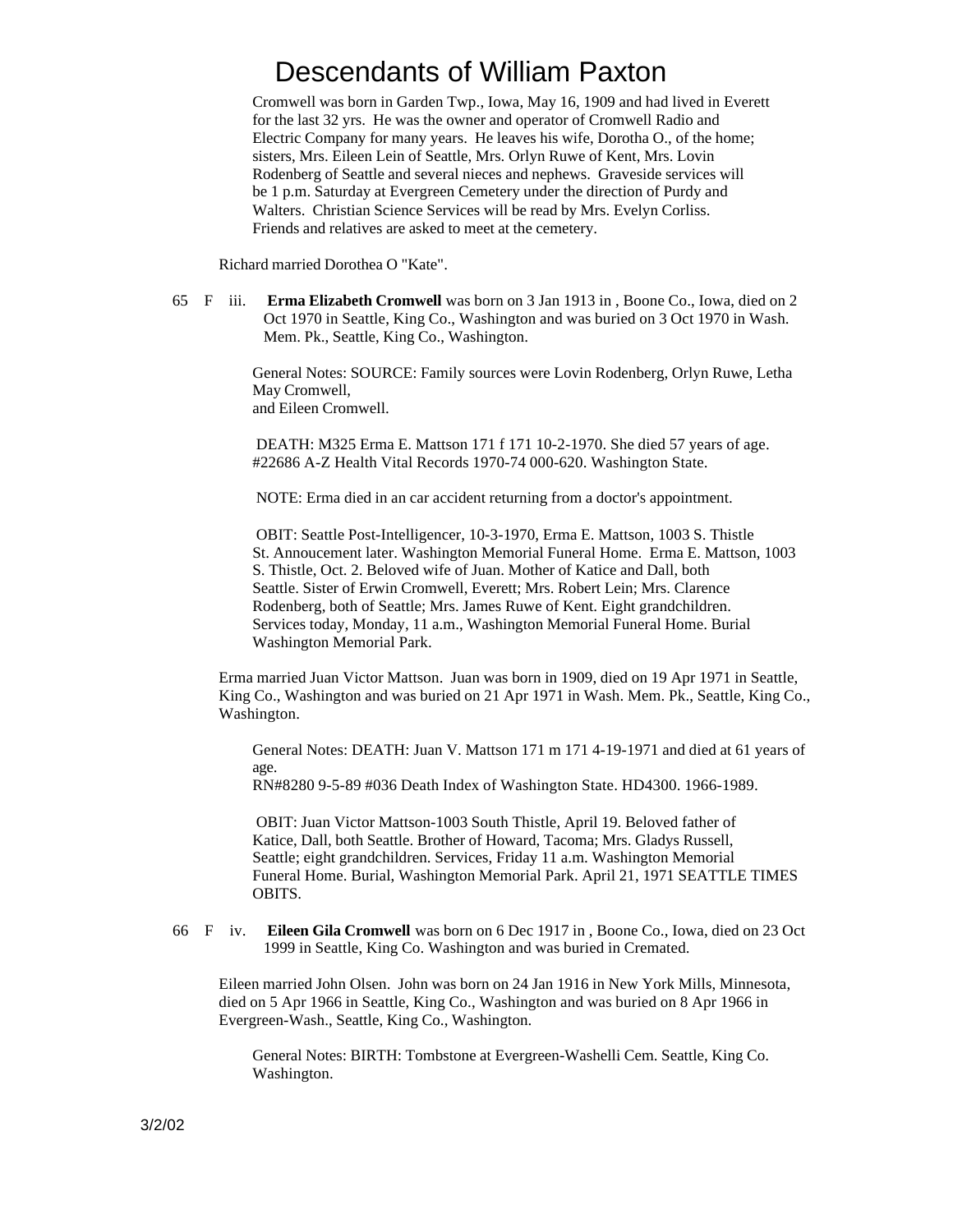DEATH: Tombstone at Evergreen-Washelli Cem. Seattle, King Co. Washington. John Olsen 171 m 171 4-5-1966 and was 50 years of age when he passed away #7957 Health Vital Records of Washington State 1966-1989 and #10 Wash. St. 1965-69 Aho-Zormes.

SOURCE: His wife was a source as was my grandmother Letha May Cromwell.

 FUNERAL: John Olsen-Funeral services for John Olsen, 50, of 4828 S. Lucile St., who died of a heart attack, will be at 11 o'clock, Friday at the Columbia Funeral Home, with burial in Evergreen. A native of New York Mills, Minnesota, Mr. Olsen moved here in 1938 from Tieton, Yakima Co. He was a machinist fro Consolidated Freightways. Surviving are his wife Eileen; a son, Walter Olsen, Bozeman, Montana; a daughter, Mrs. Linda Brotten, San Francisco; a brother Ray Levo, of Yakima, and three sisters; Mrs. Lydia Maki (Harold) of Kirkland, Mrs. Anne Geno, (William), La Crescenta, California and Mrs. Grace Kannisto, (Harry) of Minneapolis. Conflicting also states time was to be at 1 pm.

Eileen next married Ernest Hollander in Minnesota.

Eileen next married Bob Lien in Seattle, Washington.

#### 67 F v. **Orlyn Delaine Jordan Cromwell** was born on 21 Jul 1919 in , Boone Co., Iowa.

Orlyn married James J Ruwe. James was born in 1919 and died on 23 Feb 1985 in Kent, King Co., Washington.

General Notes: DEATH: James J. Ruwe R000 478-16-3507 172 m 170. He died 2-23-1985 and at 66 years of age. #5241. HD4 300 9/5/89. #045 Death Index of Washington State.

 SOURCES: Family sources were Lovin Rodenberg, Orlyn Ruwe, Eileen Cromwell, and Letha May Cromwell.

#### 68 F vi. **Lovin Lucille Cromwell** was born on 9 Apr 1922 in , Minnesota.

Lovin married Clarence "Ike" Nicholas Rodenberg. Clarence was born on 13 Jan 1918, died on 22 Aug 1991 in Lake Union, King Co., Washington and was buried on 26 Aug 1991 in Evergreen-Washel, Seattle, King Co., Washington.

General Notes: SOURCES: The family sources were Lovin Rodenberg, Orlyn Ruwe, Eileen Cromwell and Letha May Cromwell.

 NOTE: Clarence was killed in a boating accident. The people who caused the accident and killed him were never found.

 TOMBSTONE: He was buried at Evergreen-Washelli Cem. in Seattle, King Co. Washington.

 DEATH: Clarence N. Rodenberg born on 1-12-1928 an died on 8-22-91. Social Security Number 475-12-9781. Section 9. Row 155. Grave 5. Columbia Funeral Home. 8-26-1991 at 10:00 a.m. Monday.

 DEATH: THE SEATTLE TIMES, E2, Friday August 23, 1991. FISHERMAN DROWNS WHEN

BOAT CAPSIZES. Seattle-A 73 yr old Seattle man died yesterday when his eight-ft